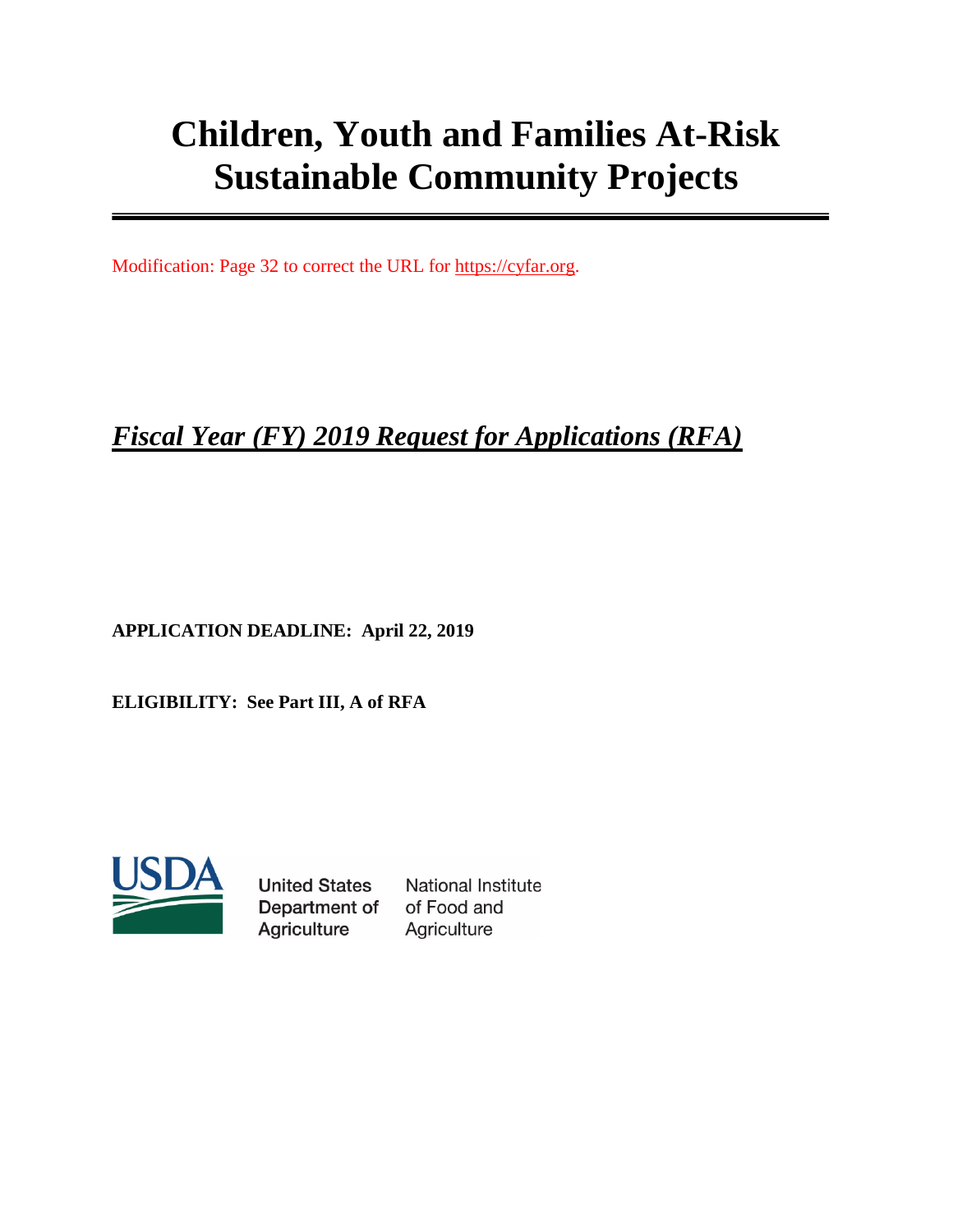#### **NATIONAL INSTITUTE OF FOOD AND AGRICULTURE; U.S. DEPARTMENT OF AGRICULTURE**

#### **Children, Youth and Families At-Risk Sustainable Community Projects**

# **INITIAL ANNOUNCEMENT**

**CATALOG OF FEDERAL DOMESTIC ASSISTANCE:** This program is listed in the Assistance Listings under the Catalog of Federal Domestic Assistance number 10.521.

**DATES:** Applications must be received by **5 p.m. Eastern Time** on April 22, 2019. Applications received after this deadline will normally not be considered for funding (see Part IV, C of this RFA). Comments regarding this request for applications (RFA) are requested within six months from the issuance of this notice. Comments received after that date will be considered to the extent practicable.

**STAKEHOLDER INPUT:** We at the National Institute of Food and Agriculture (NIFA) seek your comments about this RFA. We will consider your comments when we develop the next RFA for the program, if applicable, and we'll use them to meet the requirements of section 103(c)(2) of the Agricultural Research, Extension, and Education Reform Act of 1998 (7 U.S.C. 7613(c)(2)). Submit your written stakeholder comments by the deadline set forth in the DATES portion of this notice via email to [Policy@nifa.usda.gov.](mailto:Policy@nifa.usda.gov) (This email address is only for receiving comments regarding this RFA and *not* for requesting information or forms.) In your comments, please state that you are responding to the Children, Youth and Families At-Risk Sustainable Community Projects RFA.

Visit the [NIFA website](https://nifa.usda.gov/centers-excellence) to access a factsheet on the Center of Excellence (COE) designation process, including COE criteria, and a list of programs offering COE opportunities. You may also review a recording of COE outreach and COE implementation webinars on the site. We will update COE webpages as appropriate.

**EXECUTIVE SUMMARY:** NIFA requests applications for new Children, Youth, and Families At-Risk Sustainable Community Projects (CYFAR SCP) for fiscal year (FY) 2019 to marshal resources of the Land-grant and Cooperative Extension Systems so that, in collaboration with other organizations, they can develop and deliver educational programs that equip youth who are at-risk for not meeting basic human needs with the skills they need to lead positive, productive, and contributing lives.

An executive agency shall use a grant agreement as the legal instrument reflecting a relationship between the United States Government and a State, a local government, or other recipient when:

(1) the principal purpose of the relationship is to transfer a thing of value to the State or local government or other recipient to carry out a public purpose of support or stimulation authorized by a law of the United States instead of acquiring (by purchase, lease, or barter) property or services for the direct benefit or use of the United States Government; and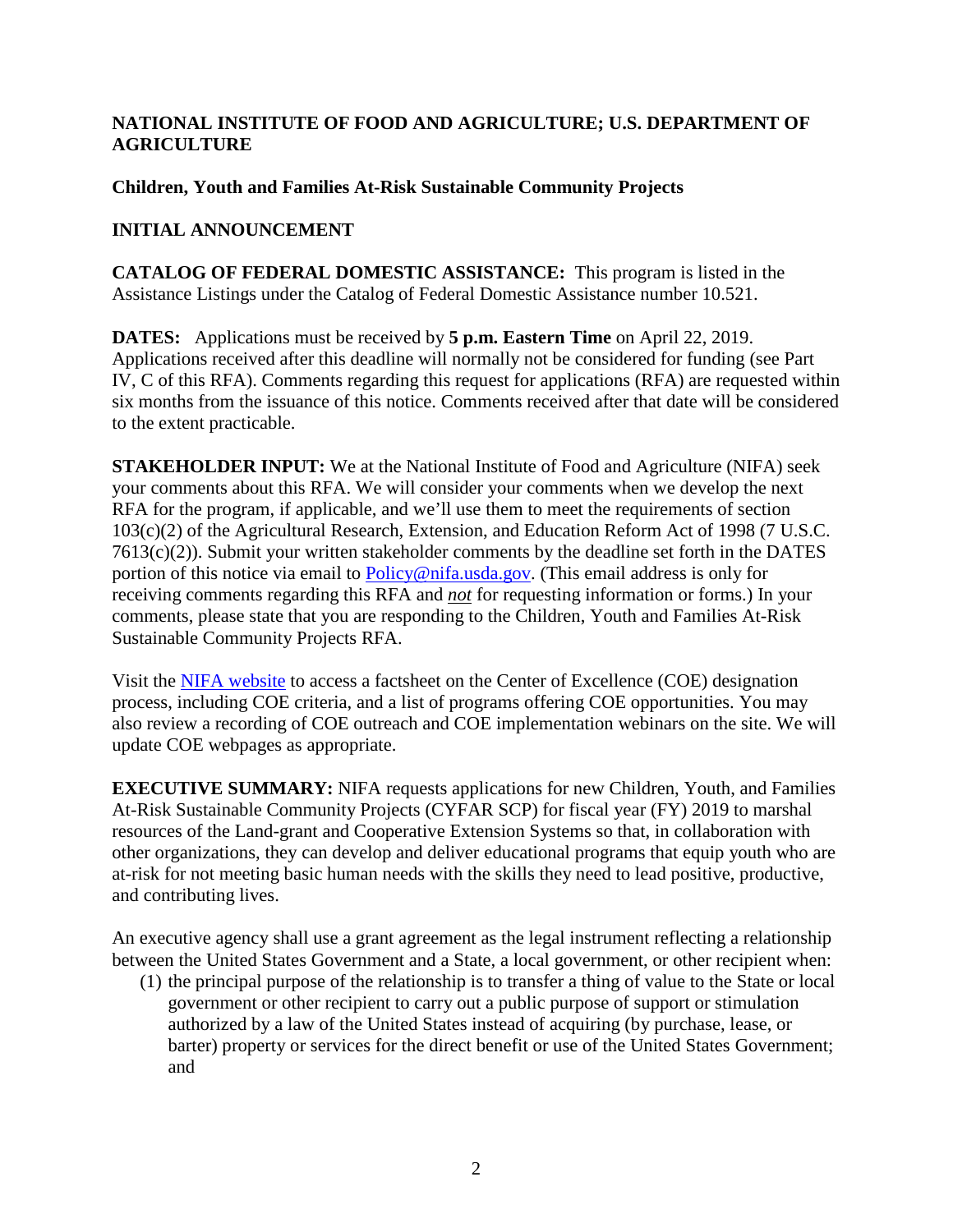(2) Substantial involvement is not expected between the executive agency and the State, local government, or other recipient when carrying out the activity contemplated in the agreement. (31 USC 6304).

The anticipated amount available for grants in FY 2019 is approximately \$6,460,000. Of this amount, approximately \$2,000,000 will be available to fund new CYFAR SCPs under this RFA, which will have project periods ranging up to five years. The remaining amount, \$4,460,000 of the \$6,460,000 will fund 20 CYFAR continuation Sustainable Community Projects.

This notice identifies the objectives for CYFAR SCP projects, deadline dates, funding information, eligibility criteria for projects and applicants, and application forms and associated instructions needed to apply for a CYFAR SCP grant.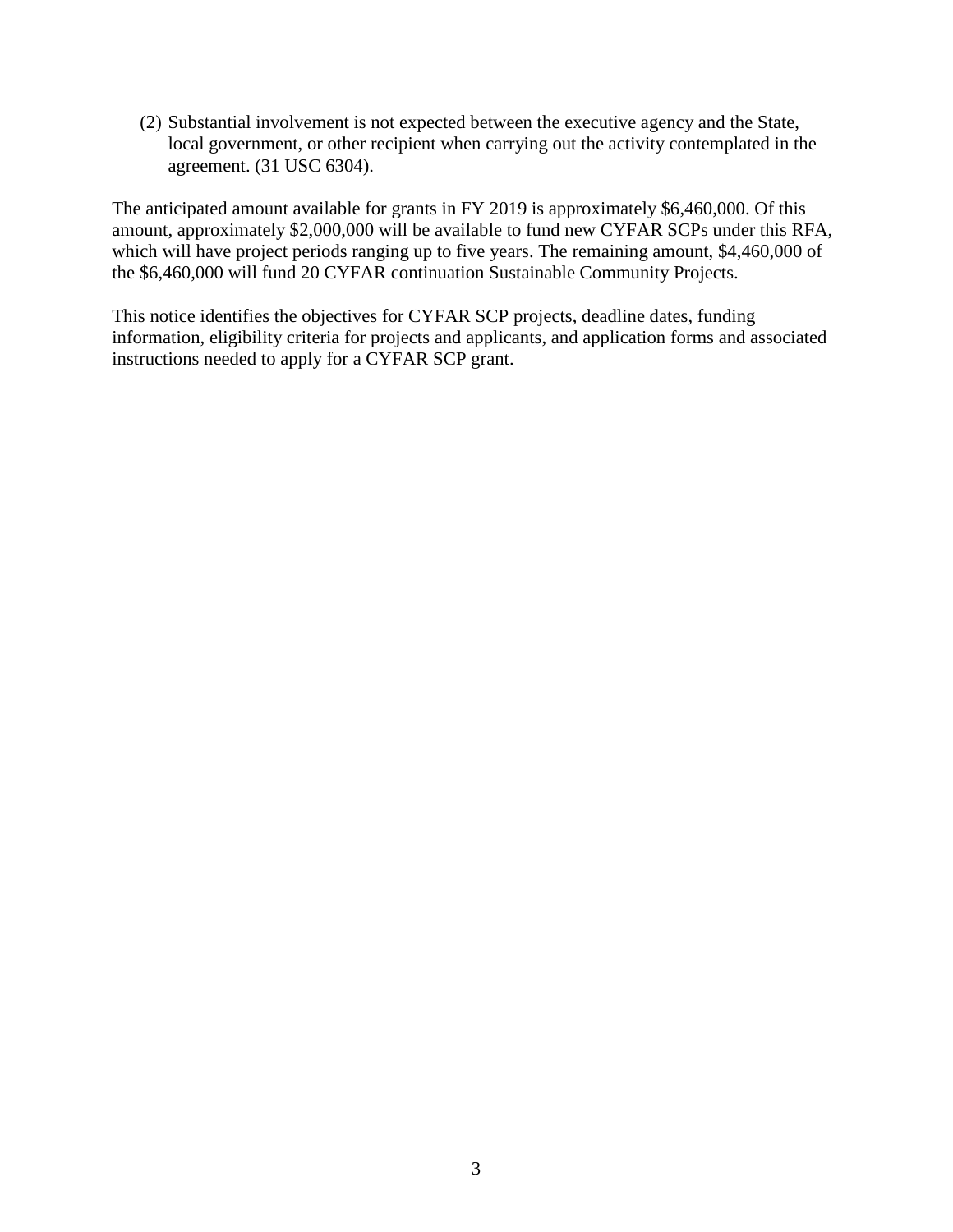# **Table of Contents**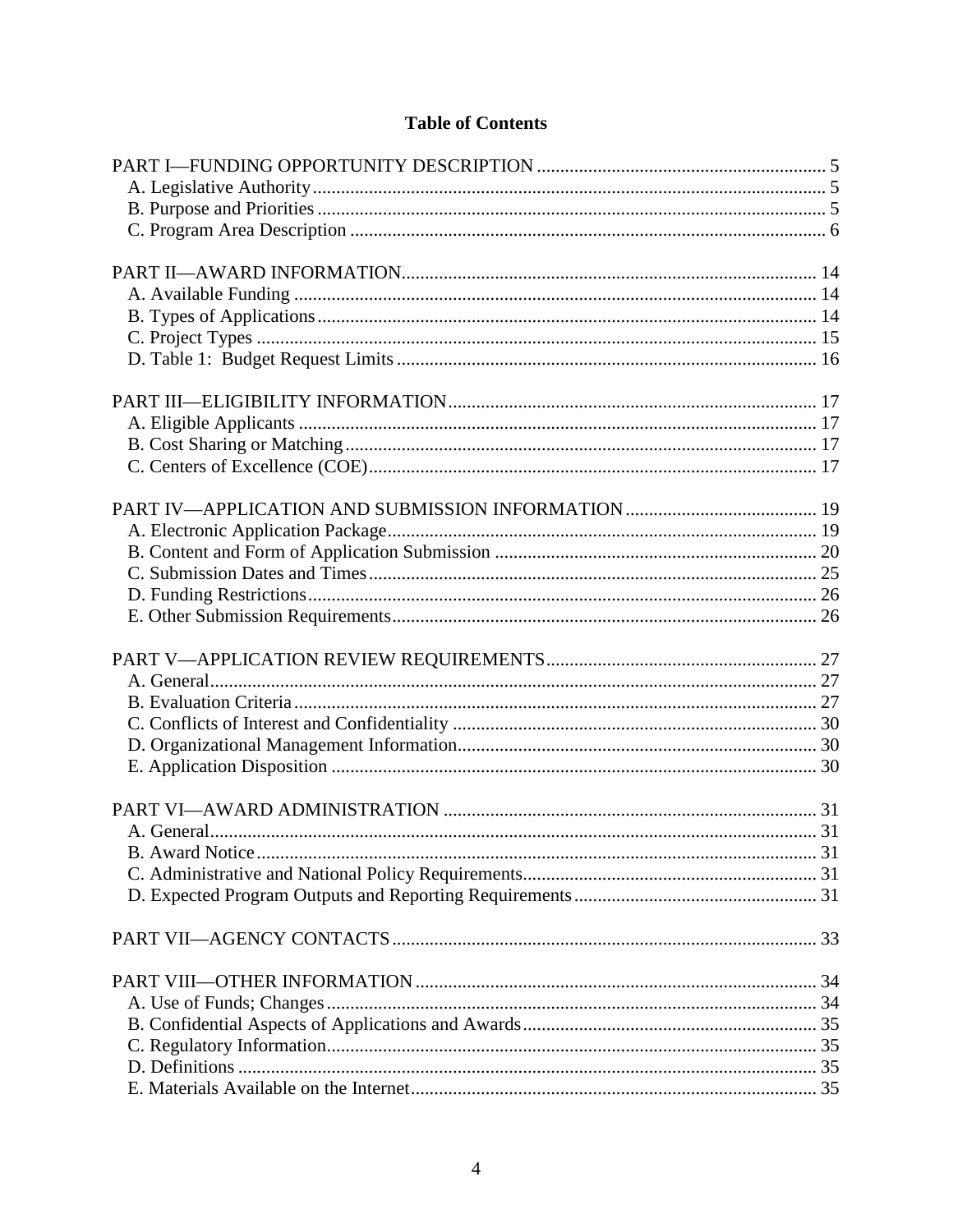# <span id="page-4-0"></span>**PART I—FUNDING OPPORTUNITY DESCRIPTION**

#### <span id="page-4-1"></span>**A. Legislative Authority**

Funding for the Children, Youth, and Families At-Risk (CYFAR) Sustainable Community Projects (SCP) is authorized under section 3(d) of the Smith-Lever Act of May 8, 1914, as amended (7 U.S.C. 341, et seq.). Section 7609 of the Agriculture Improvement Act of 2018 (Pub. L. 115-334) added the 1994 Land-grant Institutions (as defined in section 532 of the Equity in Educational Land-Grant Status Act of 1994 (7 U.S.C. 301 note) as eligible to compete for and receive CYFAR funding. Section 7403 of the Food, Conservation, and Energy Act (FCEA) of 2008 amended section 3(d) of the Smith-Lever Act of 1914 (7 U.S.C. 343(d)) in regards to eligibility. The eligibility to compete for CYFAR funding was broadened to include 1890 Landgrant Colleges and Universities, including Tuskegee University, West Virginia State University, and Central State University. Eligibility was also provided to the University of the District of Columbia.

#### **Stakeholder Input from 2018 CYFAR Stakeholder Feedback**

Stakeholders were invited to participate in two listening session webinars on October 18 and October 23, 2018. The sessions were designed to allow time for open feedback. The participation was minimal and there were no significant suggestions for the CYFAR Program.

#### <span id="page-4-2"></span>**B. Purpose and Priorities**

The mission of the CYFAR Program is to marshal resources of the Land-grant and Cooperative Extension Systems so that, in collaboration with other organizations, they can develop and deliver educational programs that equip youth who are at-risk for not meeting basic human needs with the skills they need to lead positive, productive, and contributing lives. The CYFAR philosophy is the basis for Sustainable Community Projects: <https://nifa.usda.gov/sites/default/files/program/CYFAR-Philosophy-Update-2017.pdf>

The purpose of SCP funding is to improve the quality and quantity of comprehensive community-based programs for at-risk children, youth, and families supported by the Cooperative Extension System. Collaboration across disciplines, program areas, and geographic lines, as well a holistic approach that views the individual in the context of the family and community, are central to SCP.

The CYFAR SCP has two strategic objectives:

- 1. To support community educational programs for at-risk, low income children, youth, and families which are based on locally identified needs, grounded in research, and which lead to the accomplishment of one of four CYFAR National Outcomes (see C.2. of the section below); and
- 2. To integrate CYFAR programming into ongoing Extension programs for children, youth, and families – insuring that at-risk, low-income children, youth, and families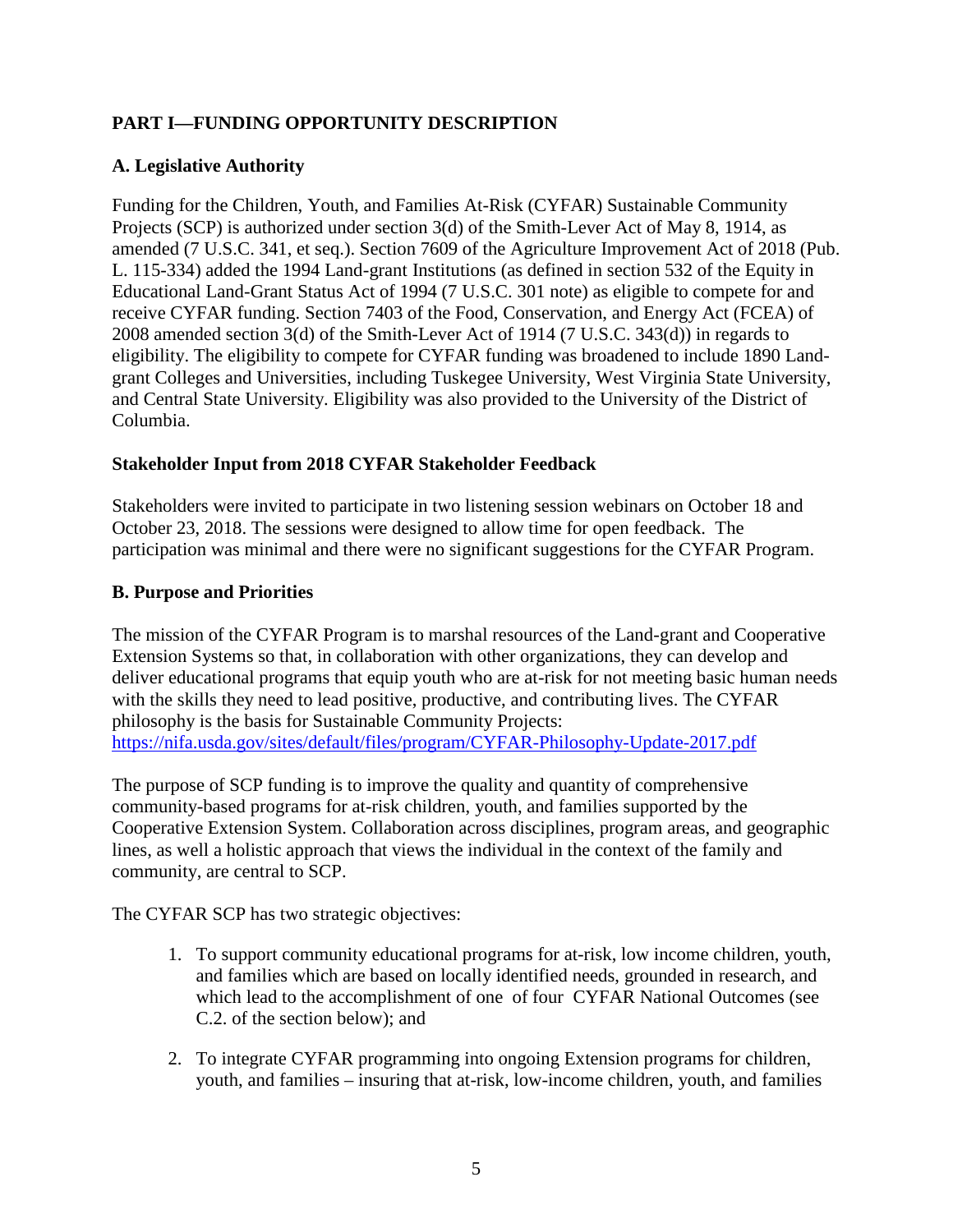continue to be part of Extension and/or 4-H programs, and/or Family and Consumer Sciences Programs and have access to resources and educational opportunities.

CYFAR aligns with the USDA Strategic Goals FYs 2018-2022 [https://www.usda.gov/our](https://www.usda.gov/our-agency/about-usda/strategic-goals)[agency/about-usda/strategic-goals,](https://www.usda.gov/our-agency/about-usda/strategic-goals) specifically, Goal 4: Facilitate rural prosperity and economic development.

#### <span id="page-5-0"></span>**C. Program Area Description**

| <b>Program Code -</b>         | MC.                       |  |
|-------------------------------|---------------------------|--|
| <b>Program Code Name -</b>    | <b>CYFAR</b>              |  |
| CFDA-                         | 10.521                    |  |
| <b>Project Types -</b>        | <b>Extension Projects</b> |  |
| <b>Grant Types –</b>          | <b>Regular Grant</b>      |  |
| <b>Grant Duration –</b>       | One Year                  |  |
| <b>Maximum Award Amount -</b> | \$280,000                 |  |

NIFA is offering two extension project types for new SCPs (Regular and Joint SCP). See RFA Part II. C. – Project Types for chart summarizing anticipated funding. Only **one** application per Land-grant institution will be accepted for either a new regular SCP or a new Joint SCP.

The following describes the FY 2019 program area:

#### **1. CYFAR SCP Management**

The SCP must be supported by faculty across Extension and university departments and integrated into Extension programs. State CYFAR Extension/university faculty members have responsibility for supporting community-based educational programs for at-risk audiences and integrating them into the ongoing Extension program. CYFAR SCP Project Directors are expected to build an appropriate team of university(ies), county, and community staff and collaborators with broader experience and understanding of families, youth, and children to manage the SCP and to provide technical assistance with planning, implementation, and evaluation of the programs at selected SCP sites. This team is to include Technology and Evaluation professionals, as well as county Extension professionals who will provide direct support to the community site programs. Community projects are expected to develop, implement, manage, staff, and evaluate their own programs, involving people with expertise in the community, in the interest of relevance and sustainability. To improve consistency in program planning, implementation, training, and evaluation, SCPs are to identify one national outcome, program model, and common measure that is the same for all community sites. University faculty and selected community site staffs are to develop a five-year logic model and a five-year work plan as the basis for planning, implementing, and evaluating their SCP (see #6. and #7. below).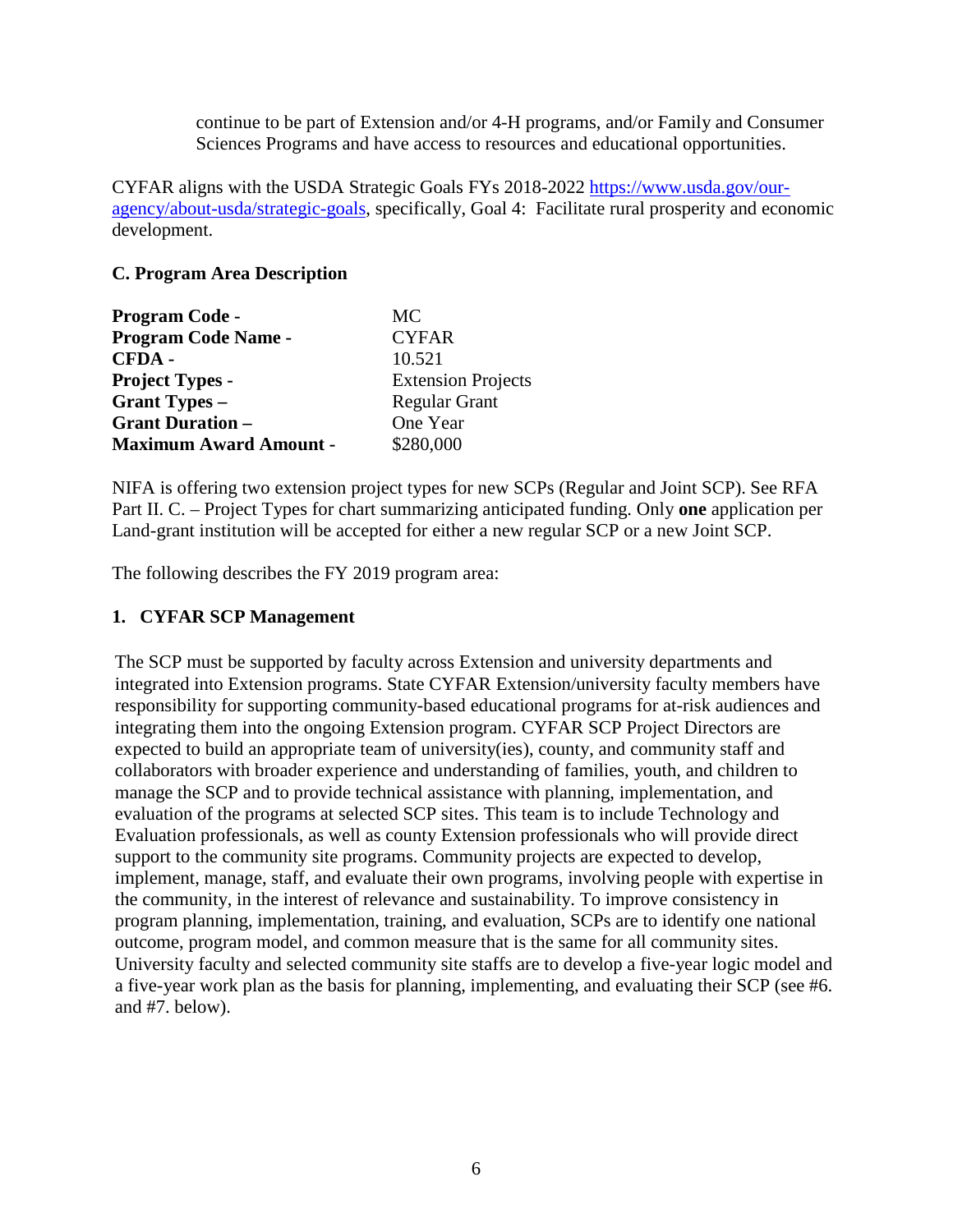#### **2. National CYFAR Outcomes**

The SCP must focus on children, youth, and families who are at-risk for not meeting basic human needs as articulated in the CYFAR Philosophy. <https://nifa.usda.gov/sites/default/files/program/CYFAR-Philosophy-Update-2017.pdf>

See critical issues and demographic trends influencing children and families in the state should be examined when making outcome and audience decisions. Considerations should include: migrant workers' children; new immigrant children and families; children in families coping with military deployments, separations, and reunions; children and youth facing issues related to use of substances (e.g., opioids), violence, crime, teen pregnancies, children being raised by grandparents or older adult family members, sexually transmitted diseases, AIDS, obesity, isolation, poverty and poor school achievement. It is the responsibility of the CYFAR project staff to create an inclusive process in the state for determining the single outcome. University, county, and community program staff experienced in working with CYFAR and/or similar programs should be involved in the decision on selecting the single National CYFAR Outcome.

Select only one of the four National CYFAR Outcomes listed below. The selection must be applicable to all proposed community sites:

- **1. Early Childhood** Children will have their basic physical, emotional and intellectual needs met. Babies will be born healthy.
- **2. School Age (K-8)** School age youth will demonstrate knowledge, skills, attitudes and behavior necessary for fulfilling and contributing lives.
- **3. Teen** Teens will demonstrate knowledge, skills, attitudes and behavior necessary for fulfilling and contributing lives.
- **4. Parent/Family** Parents will take primary responsibility for meeting their children's physical, social, emotional, and intellectual needs and providing moral guidance and direction. Families will promote positive, productive, and contributing lives for all family members.

# **3. One Program Model for All SCP Community Sites**

#### **a. Guiding Principles**

Once the CYFAR Outcome is selected, the appropriate CYFAR Guiding Principles should be used to determine the single program model selected for all of an applicant's proposed community sites. Guiding Principles for Early Childhood, School Age, Teen, and Parent/Family are described on the CYFAR website at [https://nifa.usda.gov/cyfar-grant-application-instructions.](https://nifa.usda.gov/cyfar-grant-application-instructions) Selection of the program model and the relationship of the model to the Guiding Principles must be thoroughly explained in the application. Suggestions for descriptors, strategies for implementation, and resources are also posted with the Guiding Principles for use in the development of the SCP. Whether an applicant elects to use an established program model or chooses to design his/her own programmatic approach, each principle for the selected outcome must be addressed in the SCP application.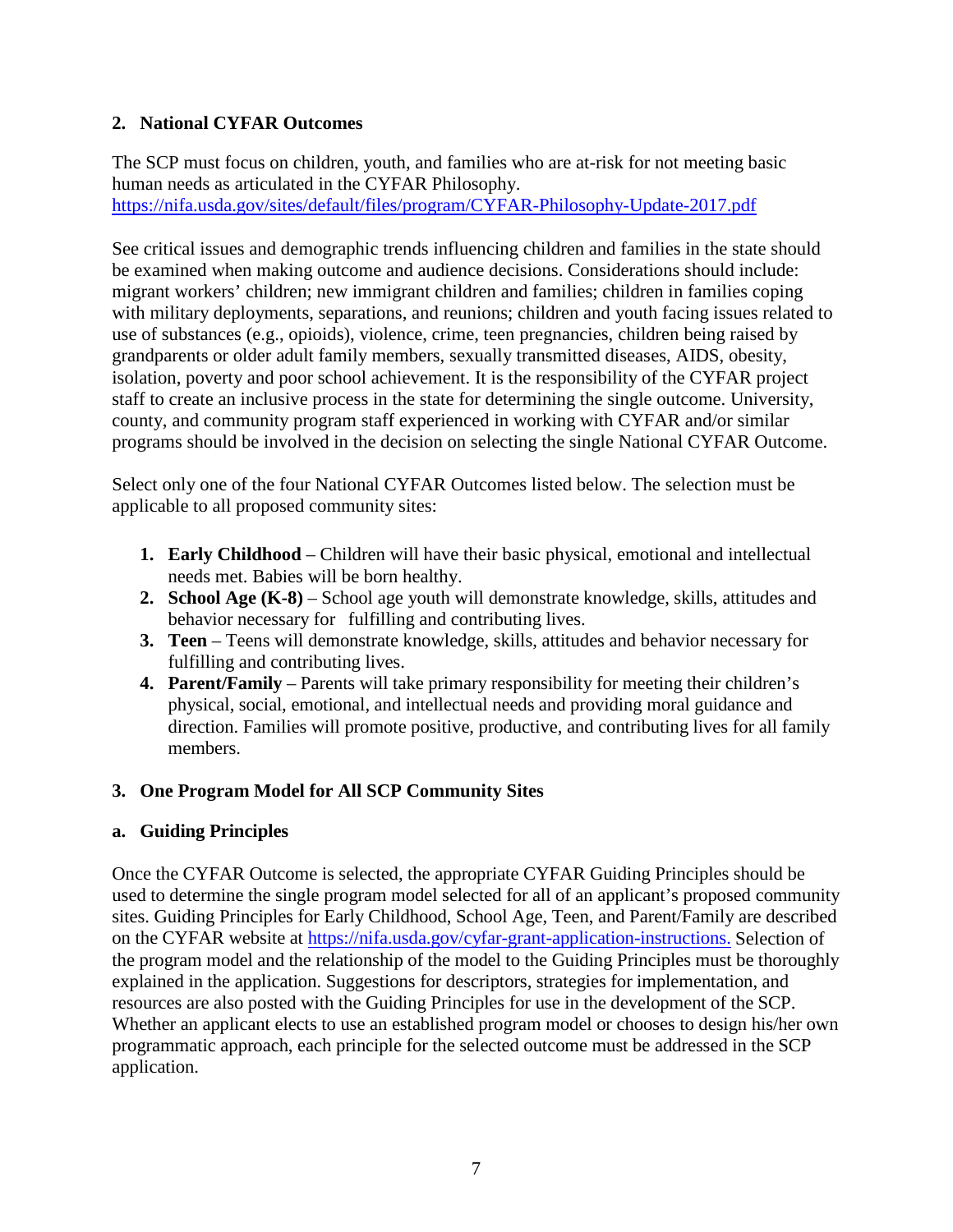#### **b. Uniform Program Model**

For CYFAR SCPs, the same uniform program model must be implemented in every CYFAR community site. The key and essential components that must constitute the structure are:

> (1). Desired short, medium and long-term results; (2). Age range of high context participants impacted; age range of children impacted as participants in early childhood and parent and family programs; (3). Frequency and duration of contact with the program; (4). Group size and staffing plan;

> (5). Program and curriculum content (science technology, community service, drama, computer literacy, reading literacy, parent education, exercise/fitness, etc.); and (6). Standardized training and technical assistance plans for project staff.

When one Program Outcome is selected, applicants must make a conscious effort to assure that these model components are uniform across the applicant's proposed community sites.

The application and more specifically, program outcomes, must specifically reflect alignment with one of the goals identified in the USDA Strategic Goals available via USDA Strategic Goals, [\(https://www.usda.gov/our-agency/about-usda/strategic-goals.](https://www.usda.gov/our-agency/about-usda/strategic-goals)

#### **c. High Context Participants**

Research has shown that young people need positive relationships with caring adults, inclusive and safe environments, to be engaged in their own learning, to have opportunities for mastery and self-determination, and to see themselves as active participants in the future, and to value and practice service for others (Meyer and Jones, 2015). CYFAR projects are intended to provide long-term, increasingly challenging educational experiences designed to meet needs of children and youth so they may experience belonging, mastery, independence, and generosity.

High context participation refers to experiences in which young people and adults have close connections and challenging activities intended to continue for a significant period of time, optimally beyond the duration of the grant funding. The participants who receive the ongoing, intense interaction with the program are considered the high context youth and are the focus of the five-year plan. Applications must address the school-aged and teen national outcome that include outcomes for youth.

Other youth and adult audiences benefit from CYFAR programs and sometimes from the participation in high context activities. These are an important part of the community strengthening aspect of CYFAR and should be noted in the five-year plan and reported in the Community section of the year-end report.

Specific to two of the four National CYFAR Outcomes (school age and teen) which may be selected as the focus for this project, youth participants may be introduced to 4-H through low context programs and expand their involvement by enrolling in 4-H clubs to insure long-term progressive educational experiences which provide opportunities for leadership, community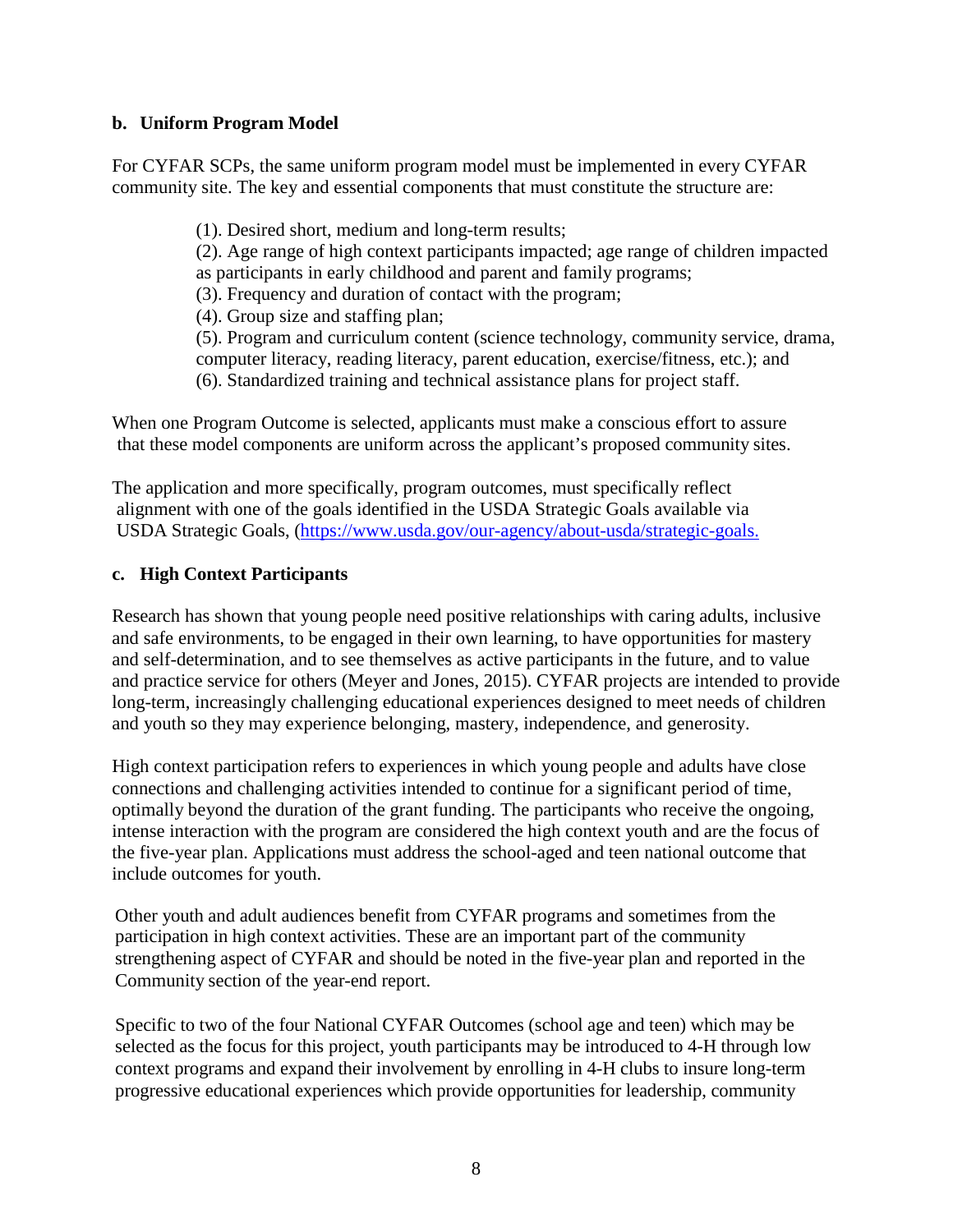service, positive relationships with caring adults, inclusive and safe environments, active engagement in their own learning, mastery, self-determination, and to see themselves as active participants in the future. If either school-age youth or teen is selected as the National CYFAR Outcomes focus area for this project proposal, integration of CYFAR youth participants into the 4-H Youth Development program is strongly encouraged.

One high context educational activity that may be considered for participation by older adolescent participants is National 4-H Conference [https://4-h.org/parents/national-4-h](https://4-h.org/parents/national-4-h-conference/)[conference/.](https://4-h.org/parents/national-4-h-conference/)

# **d. Parent/Family and Early Childhood Participants**

According to research, families are the most significant system for developing children (Bronfenbrenner, 1999, Measuring Environment Across the Life Span: Emerging Methods and Concepts). Family risk factors such as poverty, low parental educational attainment, and single parenthood can have critical impact on a child's development.

Applications addressing the parent/family national outcome, which focus on family risk factors and demonstrate impact on the child or children placed at-risk, are encouraged. Research also indicates that high quality care in the first years of life (just beyond toddlerhood, up to age five) can greatly reduce the risk that today's youngest children will become tomorrow's youth most placed at-risk (Dimidjian, 1989). Applications focusing on the early childhood national outcome, which include outcomes for the child, are encouraged.

# **4. Integrated Program Components**

Community, Technology, and Sustainability are the three program components that are integral to all SCPs and must be addressed in SCP applications for the Community and Technology Components.

# **a. Community**

The Community Component captures the "ecological" approach of CYFAR projects connecting the projects to existing networks as well as ensuring that the family and community remain strong contexts for program participants (Trach, Lee and Hymel, 2018). Children, Youth, and Family programs are most effective in creating long-term outcomes when they involve change in the larger ecological context of the program participants. CYFAR recommends choosing at least one of the following three approaches for integrating Community:

- 1. A Multi-Level Approach -- targets program audiences beyond the program's primary target audience;
- 2. A Community Collaboration Approach -- community programs working through a collaborative group; and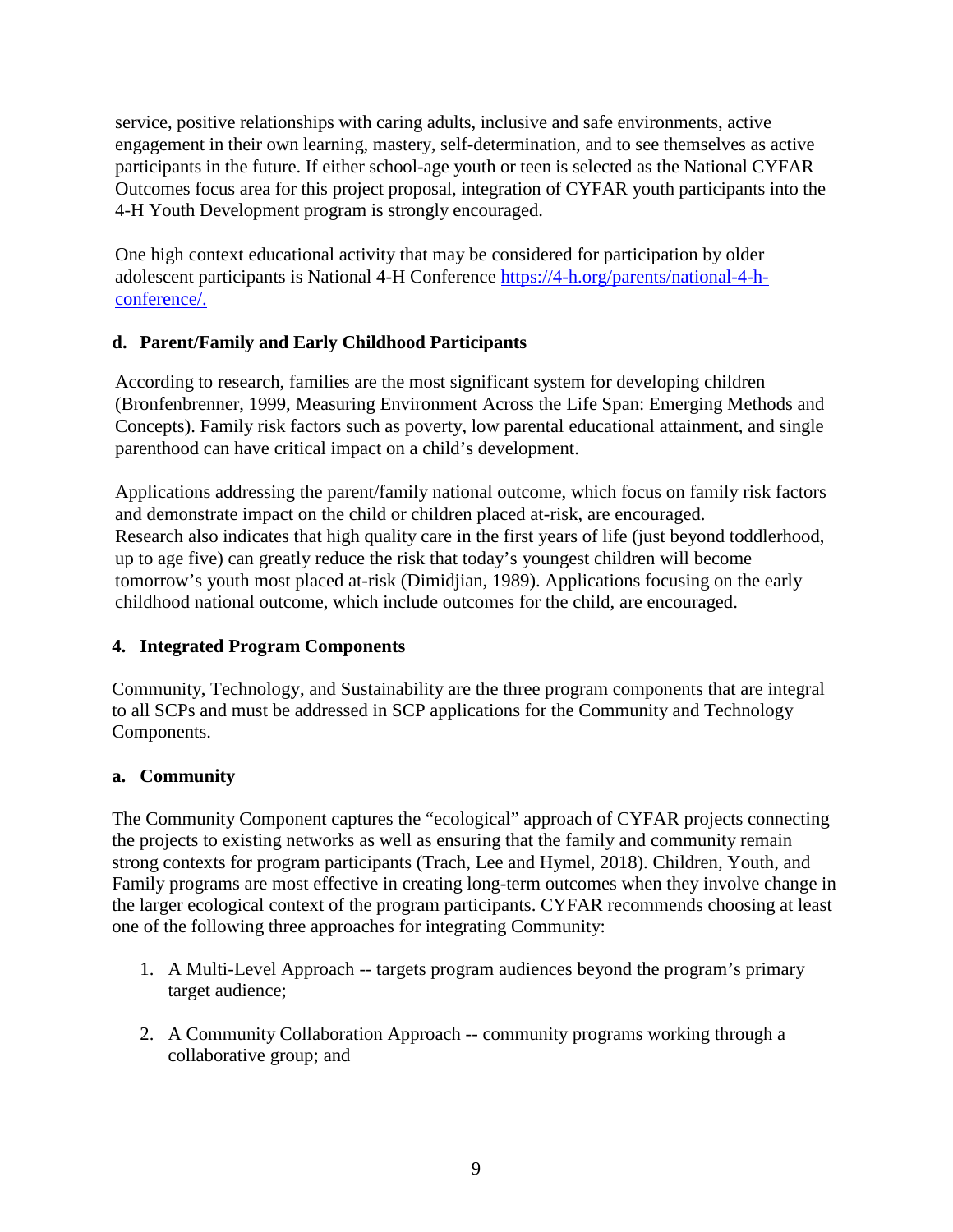3. A Systems Change Approach -- recognizes interacting social, economic, and **environmental factors that influence CYFAR audiences and seeks opportunities to engage** CYFAR audiences in addressing these factors and creating change.

These approaches represent a range of complexity and are intended to give applicants several potential strategies to affect change in their community's context. Program developers can adopt the best approach for enhancing their primary program outcomes. See the link referring to Community Sites,

[https://nifa.usda.gov/sites/default/files/asset/document/cyfar\\_site\\_selection.pdf.](https://nifa.usda.gov/sites/default/files/asset/document/cyfar_site_selection.pdf) All Sustainable Community Projects must address how their programs fit into this "Community" context using at least one of the above three approaches.

#### **b. Technology**

Information and communication technologies are permeating American society and lives. Americans communicate via email, use the Web to find health and gardening information, and bank and shop online. Schools require term papers that are word-processed, illustrated with graphics and tables and include URLs of references in their footnotes. Online directories and maps help locate people and businesses. Entry-level jobs now require technology skills as inventories of goods and services are maintained with technology. Technology literacy is an essential skill to perform basic activities of jobs, school, and personal lives.

Special efforts to create low risk/high utility situations for the program participants must be created. Integrating technology and the development of technology skills into programs, which serve families and communities at-risk, is especially important, as typically they have fewer opportunities to learn and apply their learning. Each SCP is to develop an explicit technology plan to ensure that information and communication technology is appropriately integrated throughout the program design. Programs should have adequate information and communication technology infrastructure (i.e., hardware, software, network connectivity/mini-labs, and technology expertise) to support program administration, professional staff development, educational programming with clients, online collaboration, and electronic publishing of lessons learned and results. The technology plan needs to put technology tools in the hands of program participants to help them reach the goals of the SCP (see the SCP applications instructions, refer to the Technology Utilization document,

[\(https://nifa.usda.gov/sites/default/files/asset/document/cyfar\\_technology\\_utilization.pdf\)](https://nifa.usda.gov/sites/default/files/asset/document/cyfar_technology_utilization.pdf).

#### **c. Sustainability**

Planning for sustaining community SCP project is an obligation of CYFAR program professionals. Sustainability is the capacity of programs to continue to respond to identified community needs beyond the duration of the CYFAR funding. A sustained program maintains a focus consistent with its original goals and objectives, including the individuals, families, and communities it was originally intended to serve. Some programs contract in scope, while others expand, and still others maintain the original program activities. Some programs align with other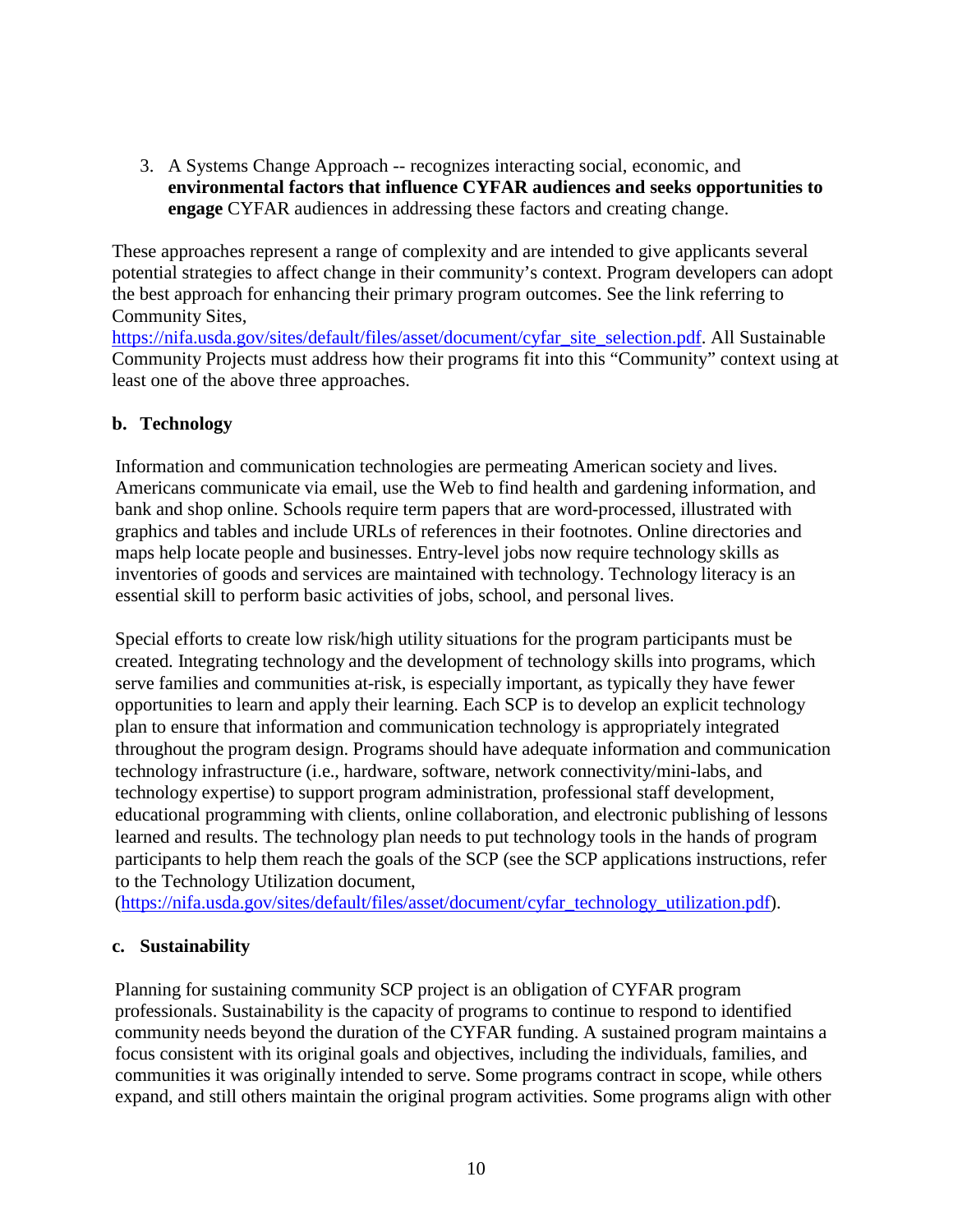organizations and institutions while others maintain their independence. One of the key elements of sustainability is retaining the goal of supporting at-risk families by providing continued benefits, regardless of the particular activities that are delivered. To most effectively sustain programs for children, youth and families, an intentional effort must be made early in the program planning process. Each SCP will develop and submit a sustainability plan including those factors that research has demonstrated to be important for program sustainability: Leadership Competence, Effective Collaboration, Understanding Community, Demonstrating Program Results, Strategic Funding, Staff Involvement and Integration, and Program Responsiveness. See information regarding sustainability, [https://digitalcommons.usu.edu/cgi/viewcontent.cgi?article=2001&context=extension\\_curall.](https://digitalcommons.usu.edu/cgi/viewcontent.cgi?article=2001&context=extension_curall) Proposals must show how these projects will be integrated into their ongoing Extension programs in order to illustrate sustainability and continued funding of these projects beyond the maximum five years of CYFAR federal funding.

#### **5. Selecting the SCP Community Sites**

Two or three community sites must be selected based **EITHER** on criterion (a) or (b) below. The sites must also meet of the criteria listed in items (c) through (f) below (see [https://nifa.usda.gov/sites/default/files/asset/document/cyfar\\_site\\_selection.pdf\)](https://nifa.usda.gov/sites/default/files/asset/document/cyfar_site_selection.pdf).

- (a) A minimum of 50 percent of the population in targeted communities must be living at or below 185% of the Federal poverty level; or
- (b) A minimum of 50 percent of participants at each site must meet one or more of the following characteristics: family qualifies for a public assistance program; family income falls below the Federal poverty threshold; greater than 25% of the National CYFAR Outcome target audience is uninsured [\(https://data.cms.gov/dataset/The-Percent-of-](https://data.cms.gov/dataset/The-Percent-of-Uninsured-People-for-Outreach-Targe/9hxb-n5xb?%20)[Uninsured-People-for-Outreach-Targe/9hxb-n5xb?\)](https://data.cms.gov/dataset/The-Percent-of-Uninsured-People-for-Outreach-Targe/9hxb-n5xb?%20); family income is less than 75 percent of the State or county median income; a parent did not complete high school; youth/family on record with community, juvenile justice and law enforcement, or social agencies for foster care, child abuse or neglect, substance abuse, eligibility for free or reduced school lunch, the WIC program, SNAP or other clearly established risk indicators.
- (c) Integrate focus in plan to adhere to the Guiding Principles (see C. 3. a. of this Part) of the one selected CYFAR Outcome;
- (d) Produce a plan for adherence to the principles of CYFAR Integrated Program Components – Community, Technology, and Sustainability;
- (e) CYFAR projects are strongly encouraged to partner with community sites inclusive of public housing authorities as well as Hispanic-serving Institutions and minority-serving institutions; and
- (f) If applicable, community sites that have been previously funded under any CYFAR project will need to provide justification as to how this is a new and different project that merits consideration for CYFAR funding. Indicate the measured outcomes and impacts of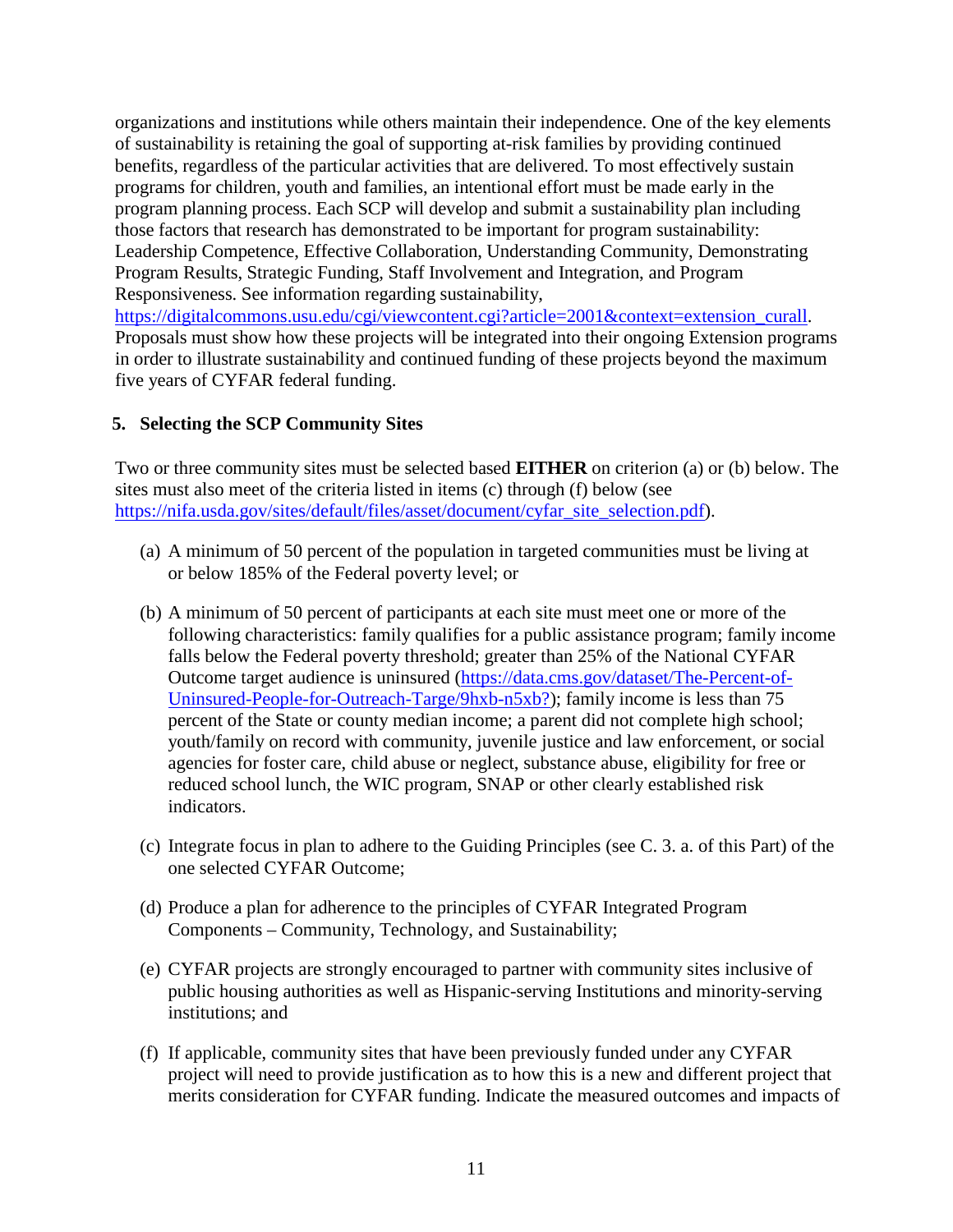the previously funded project and how this award from NIFA will strengthen the current outcomes and project impacts. Also, cite how this award will contribute to greater sustainability of the SCP project.

#### **6. Logic Model**

Once the SCP community sites are selected, an institutional team should be developed to work with community staff to develop one five-year SCP program plan and logic model. The CYFERnet SEARCH: Supporting Evaluation and Research Capacity Hub website [\(https://cyfar.org/\)](https://cyfar.org/) features two essential resources for applicants applying for FY 2019 CYFAR SCP funding. These resources include an interactive Logic Model Builder and an interactive CYFAR Common Measures Survey Builder. These tools are to be used to facilitate the logic model process within the communities in program development, implementation, and subsequent evaluation for research-based programs to lead to accomplishment of the selected CYFAR outcome. The logic model provides a visual diagram that illustrates specific components of a program and describes how the program will work.

The CYFAR-specific logic model consists of five elements including:

- 1. Identified needs and assets,
- 2. Desired results (short-term and long-term),
- 3. Indicators (short-term and long-term),
- 4. Activities, and
- 5. Resources.

You are required to use the CYFAR.org website to create a user account and develop your program's logic model. The Logic Model Builder can be found at: [https://cyfar.org](https://cyfar.org/) in the Program Planning for Effective Program Evaluation module. A program's completed logic model (PDF version) must be included as part of your grant application package. With the use of the newly developed logic model, you will also need to identify at least one short-term outcome from your logic model that will result from your program and can be subsequently evaluated with a CYFAR common measure. Successful applicants are expected to comply with the required site evaluations submissions. The Interactive CYFAR Common Measures Survey Builder (cyfernetsearch.org) should be utilized to develop your evaluation assessment. The survey builder is located at [https://cyfar.org](https://cyfar.org/)[.](https://cyfernetsearch.org/tools) The CYFAR Common Measures include a list of vetted instruments that address Core Competencies in CYFAR programming, as well as Leadership, Nutrition, Parenting, Physical Activities, Science, Technology, and Workforce Preparation and is located at: [https://cyfar.org.](https://cyfar.org/) New projects are expected to report and share evaluative outcomes regarding their identified CYFAR common measure(s).

# 7. **Five Year Work Plan**

CYFAR SCP applications must describe how the selected program model will be implemented over five years. The Work Plan must include tasks such as staffing, recruiting participants, recruiting volunteers, establishing key partnerships, program implementation, marketing, and promotion, materials development, training staff and volunteers, and evaluation methods. The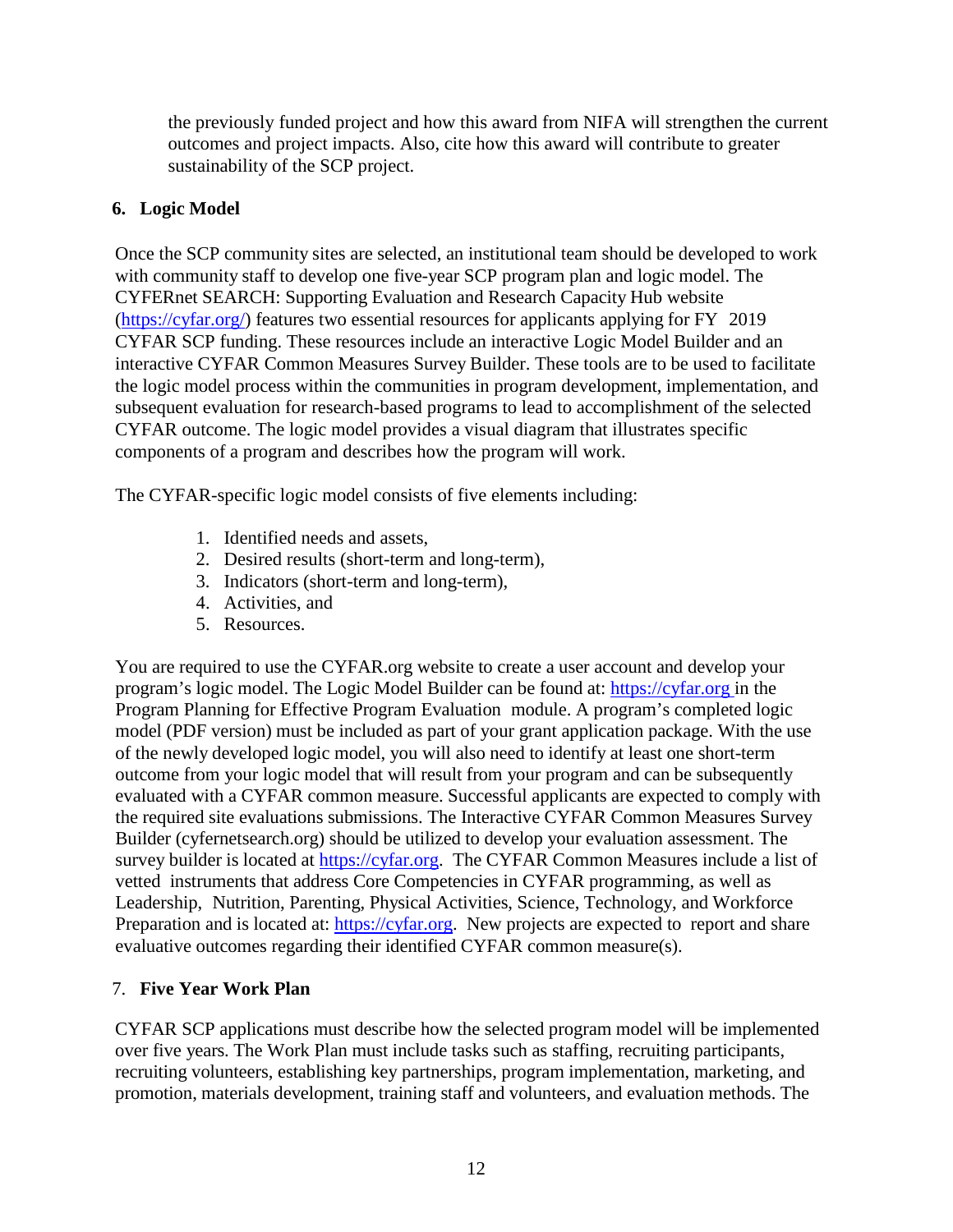Work Plan must indicate who is responsible, if known, for each of the key functions. CYFAR projects may or may not have the same participants for the full five-year plan. In addition, they may or may not have the same partners for the full five-year period. When there are two or more high context cohorts planned for the five years of the project, each should be noted in the fiveyear plan timeline.

CYFAR encourages (but does not require) CYFAR SCP Projects to use eXtension for program content considered suitable for delivery through eXtension [\(https://extension.org/\)](https://extension.org/).

This content is for "end users" as opposed to staff development and must follow the eXtension Guiding Principles and guidelines for including eXtension in a proposal. CYFAR does support the existing Community of Practice (COP) on Vulnerable Populations.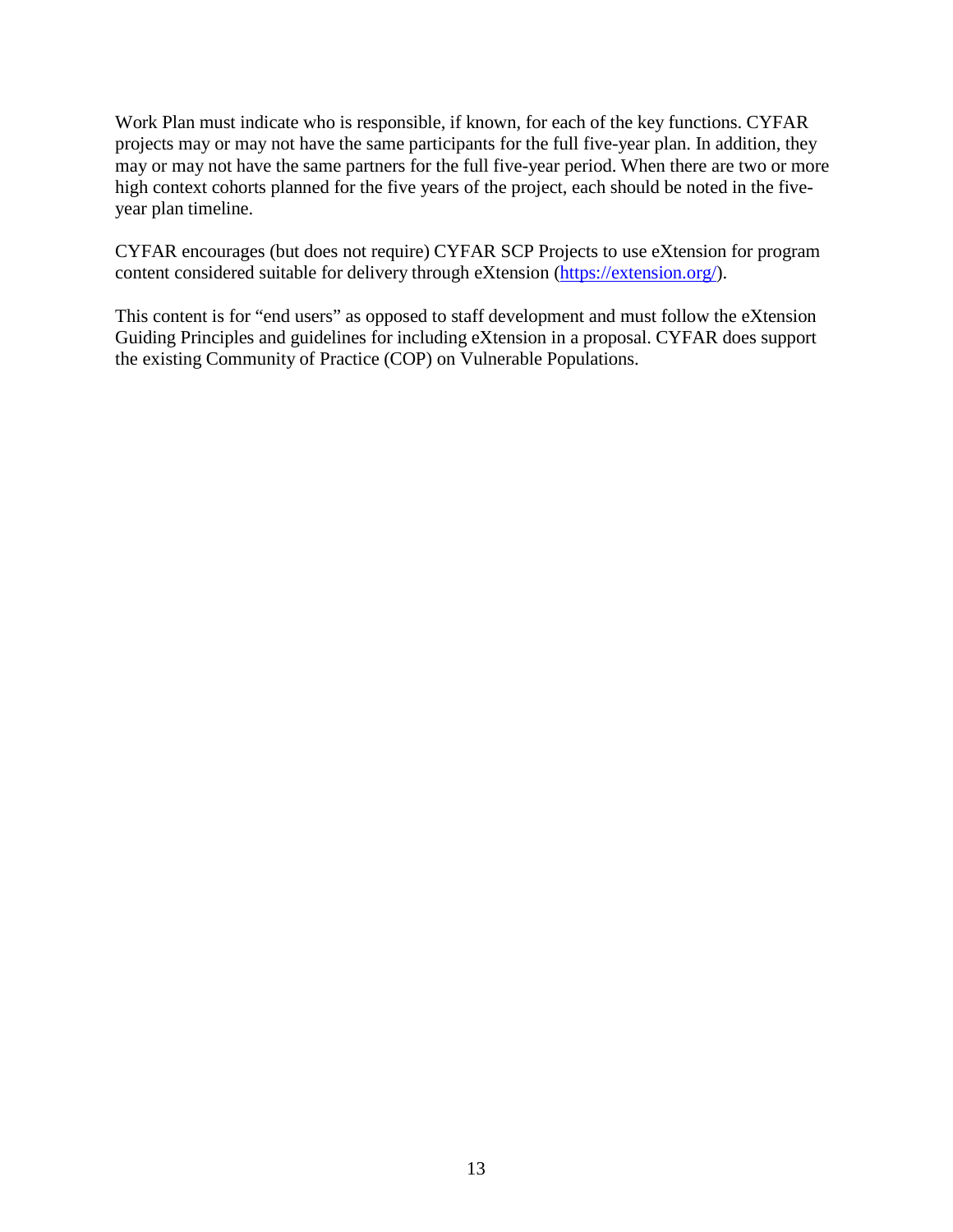# <span id="page-13-0"></span>**PART II—AWARD INFORMATION**

#### <span id="page-13-1"></span>**A. Available Funding**

The anticipated amount available for CYFAR grants in FY 2019 is approximately \$6,460,000. Of this amount, approximately \$2,000,000 will be available to fund new CYFAR SCPs under this RFA, which will have project periods ranging up to five years. The remaining amount, \$4,460,000 of the \$6,460,000, will fund 20 CYFAR continuation Sustainable Community Projects.

The maximum funding per grantee for initial year will be \$80,000 for a Regular SCP and \$160,000 for a Joint SCP (see section C. of this part for a description of these project types). The first year should be focused on planning and launching the program. In years two through five, NIFA will accept requests for up to \$140,000 per year for Regular SCP; and up to \$280,000 per year Joint SCP. The statutory time limit of the project as a continuation award will be five years. Applications must be submitted for five-year project periods; funding will be awarded one year at a time based on the availability of funds.

Within the yearly available funding, a maximum of \$50,400 for Regular SCP and up to \$100,800 for Joint SCP may be retained for university support, including technical assistance with program development, evaluation, technology, and linking of SCP to other CYFAR resources in the state and to Professional Development and Technical Assistance CYFERnet (Children, Youth and Families Education and Research Network).

NIFA anticipates making NEW continuation awards under this RFA. A continuation award is issued for a specific level of effort for a predetermined period of time with a statement of intention to provide additional support at a future date. Continuation of the funding beyond FY 2019 for the award is provided if performance has been satisfactory, appropriations are available for this purpose, and continued support is in the best interests of the Federal government and the public.

There is no commitment by USDA to fund any particular application or to make a specific number of awards. Only one application per university will be accepted; this includes the both applicant and sub awardees.

The Automated Standard Applications for Payment System (ASAP), operated by the Department of Treasury's Bureau of the Fiscal Service, is the designated payment system for awards resulting from this RFA. For more information, see [https://www.fiscal.treasury.gov/fsservices/gov/pmt/asap/asap\\_home.htm.](https://www.fiscal.treasury.gov/fsservices/gov/pmt/asap/asap_home.htm)

#### <span id="page-13-2"></span>**B. Types of Applications**

#### Regular Grant

Regular Grant supports targeted original scientific Research, Education/Teaching, Extension, or Integrated Projects. An eligible, individual institution, independent branch campus, or branch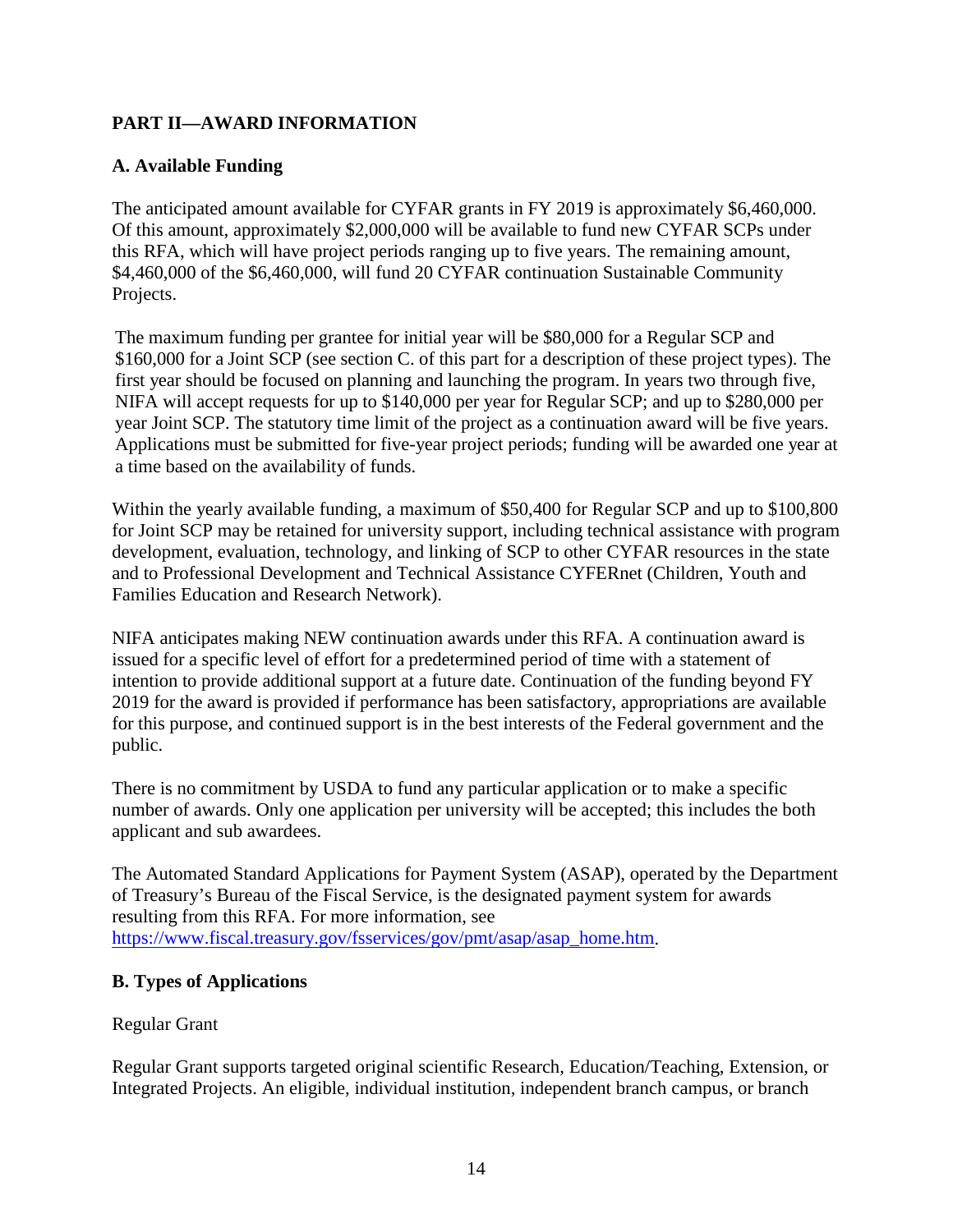institution of a State system may submit a grant application for project activities to be undertaken principally on behalf of its own students or faculty, and to be managed primarily by its own personnel. The applicant executes the project without the requirement of sharing grant funds with other project partners.

In FY 2019, you may only submit an application to the CYFAR SCP Program as one of the following types of requests:

**New application**. This is a project application that has not been previously submitted to the CYFAR Program. We will review all new applications competitively using the screening for administrative requirements, review panel evaluation of proposals using evaluation criteria and selection process described in Part V—Application Review Requirements.

NIFA may choose to issue a new award on a continuation basis. A continuation award is an award instrument by which NIFA agrees to support a specified level of effort for a predetermined period of time with a statement of intention to provide additional support at a future date, provided that performance has been satisfactory, appropriations are available for this purpose, and continued support would be in the best interest of the federal government and the public.

**Resubmitted application**. This is an application that had previously been submitted to the CYFAR Program but not funded. Project Directors (PDs) must respond to the previous review panel summary (see Response to Previous Review, Part IV). Resubmitted applications must be received by the relevant due dates, will be evaluated in competition with other pending applications in appropriate area to which they are assigned, and will be reviewed according to the same evaluation criteria as new applications.

# <span id="page-14-0"></span>**C. Project Types**

# Extension Projects

Extension Projects conduct programs and activities that deliver science-based knowledge and informal educational programs to people, enabling them to make practical decisions. Extension Projects may also include related matters such as certification programs, in-service training, client recruitment and services, curriculum development, instructional materials and equipment, and innovative instructional methodologies appropriate to informal educational programs. See Part 1. C Program Area Description.

There are two specific extension project types offered:

- 1) Regular SCP; and
- 2) Joint SCP.

NIFA is seeking applications from institutions that can demonstrate their capacity to develop statewide grantee capacity and deliver programs for at-risk children, youth, and families; and are able to provide program, evaluation, and technology support to Sustainable Community Projects.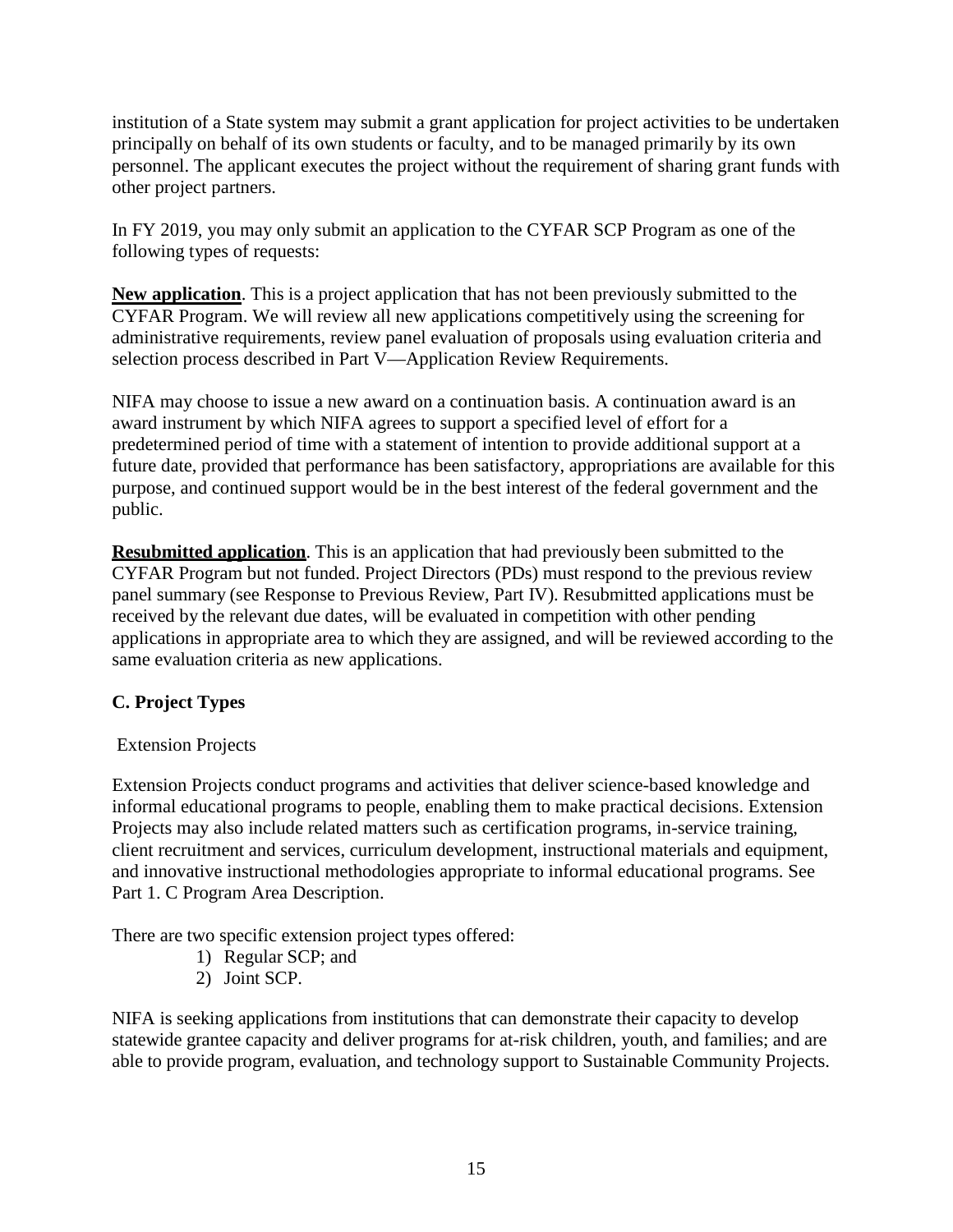#### 1. **Regular SCP (Single Eligible Institution)**

 The Regular SCP Project Type (Single Eligible Institution) refers to one institution applying for CYFAR SCP funding.

In a Regular SCP, the applicant executes the project without the requirement of sharing grant funds with other project partners. This Regular SCP project type should have two or three community sites with a minimum of \$29,600 of the amount available being allocated to each site.

#### 2. **Joint SCP [Applicant + One Eligible Land-grant Partner]**

The Joint SCP Project Type refers to a Joint SCP Project proposal; the co-applicants may include one or more additional institutions.

In a Joint SCP, the co-applicants must include one or more additional institutions.

All partners must share grant funds and this sharing must be demonstrated in the budget justification. This project type should have two or three community sites per eligible Land-grant institution; resulting in a total of at least four to six community sites with a minimum of \$59,200 of the amount available being allocated to each site. Both the applicant institution and the sub awardee application will receive equal funding.

1862, 1890 and 1994 Land-grant institutions are eligible to apply as lead institutions. Additional consideration will be given during the application evaluation process (see Part V, B.) for the following:

- Joint SCP Project proposals where 1862, 1890 and 1994 Institutions collaborate.
- Partnership with Hispanic Serving Institutions (HSI), where the HSI is a sub-awardee.

**Table 1** outlines NIFA's estimates for FY 2019.

| <b>Description</b>           | <b>Regular CYFAR SCP</b> | <b>Joint CYFAR SCP</b> |
|------------------------------|--------------------------|------------------------|
|                              | <b>Project (Single)</b>  | Project                |
| Maximum Amount Requested     | \$80,000                 | \$160,000              |
| per Proposal                 |                          |                        |
| <b>Maximum Institutional</b> | \$50,400                 | \$100,800              |
| Support (including 10%)      |                          |                        |
| evaluation costs)            |                          |                        |
| Minimum Budget for           | \$29,600                 | \$59,200               |
| <b>Community Sites</b>       |                          |                        |

<span id="page-15-0"></span>**Table 1**: Budget Request Limits for Year 1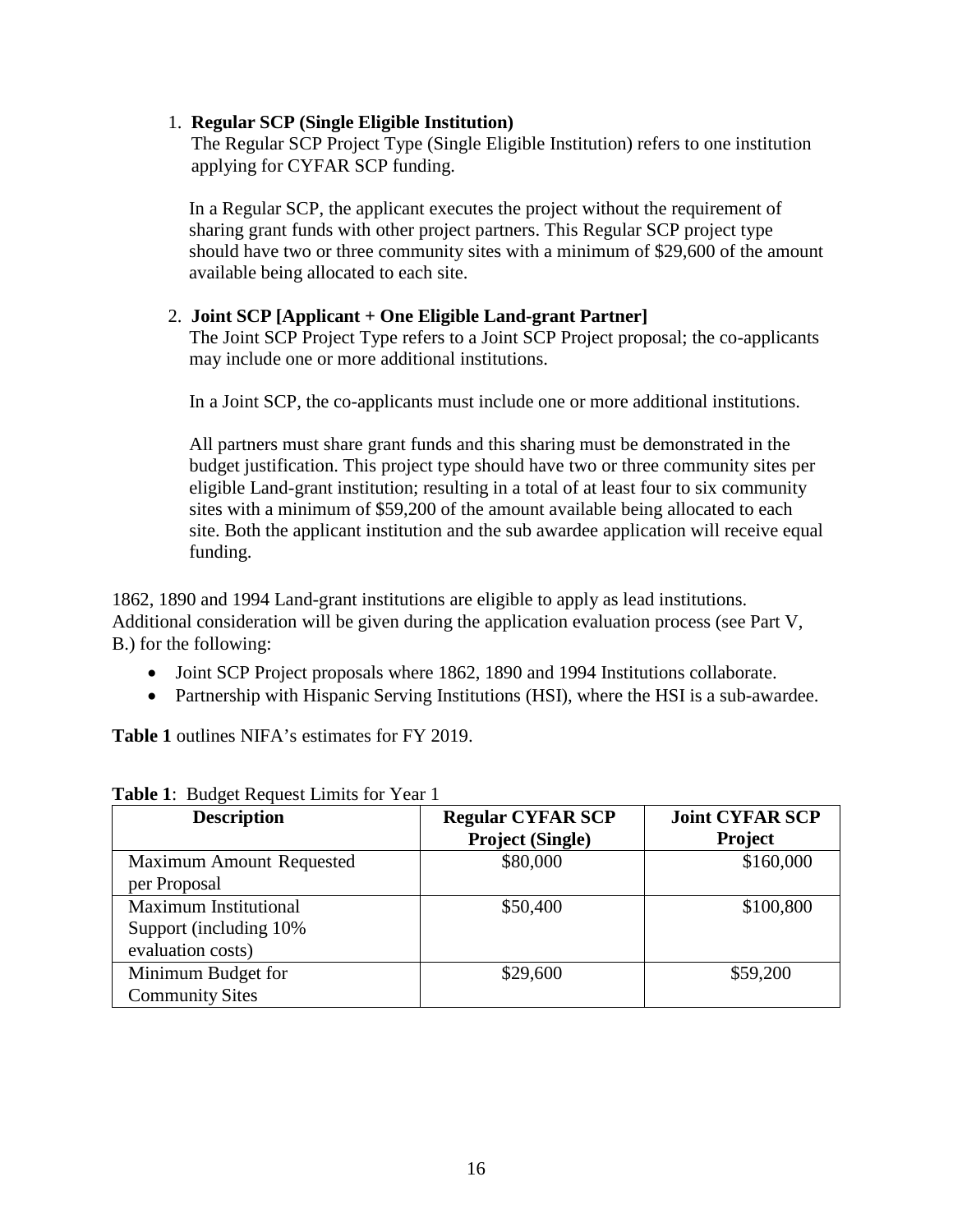# <span id="page-16-0"></span>**PART III—ELIGIBILITY INFORMATION**

# <span id="page-16-1"></span>**A. Eligible Applicants**

Applications may only be submitted by Extension at 1890 Land-grant Institutions, including Tuskegee University, Central State University, and West Virginia State University; 1862 Land-grant Colleges and Universities; and the University of the District of Columbia; and 1994 Land-grant Institutions.

Award recipients may subcontract to organizations not eligible to apply provided such organizations are necessary for the conduct of the project. Failure to meet an eligibility criterion by the time of application deadline may result in the application being excluded from consideration or, even though an application may be reviewed, will preclude NIFA from making an award.

Only one application per Land-grant institution will be accepted. Current CYFAR SCP grantees may submit an application for a new project; however, if the same community site is being used, a justification must be provided (see Part IV, C, - Field 12, Other Project Information).

Only CYFAR SCP Joint Projects may be considered for center of excellence (COE) designation. See Part IV, B. of this RFA for additional requirements that eligible applicants must meet to be considered a center of excellence.

For those new to Federal financial assistance, a [grants overview page](https://nifa.usda.gov/resource/grants-overview) is available on the NIFA website. This page includes information about free Grants 101 Training and other resources that are highly recommended for those seeking an understanding of Federal awards.

#### <span id="page-16-2"></span>**B. Cost Sharing or Matching**

NIFA does not require matching support for this program and matching resources will not be factored into the review process as evaluation criteria.

#### <span id="page-16-3"></span>**C. Centers of Excellence (COE)**

Pursuant to Section 7214 of the Agricultural Act of 2014 (Pub. L. 113-79), beginning in Fiscal Year 2015, for applicable competitive research and extension programs, NIFA will be recognizing and providing priority in the receipt of funding to applications from "centers of excellence" that have been established for purposes of carrying out research, extension, and education activities relating to the food and agricultural sciences. In July of 2014, NIFA held listening sessions and accepted written comments from stakeholders to inform NIFA's implementation of the centers of excellence provision. Information from the webinars and a summary of the input gathered are available on NIFA's website at [https://nifa.usda.gov/centers](https://nifa.usda.gov/centers-excellence)[excellence.](https://nifa.usda.gov/centers-excellence)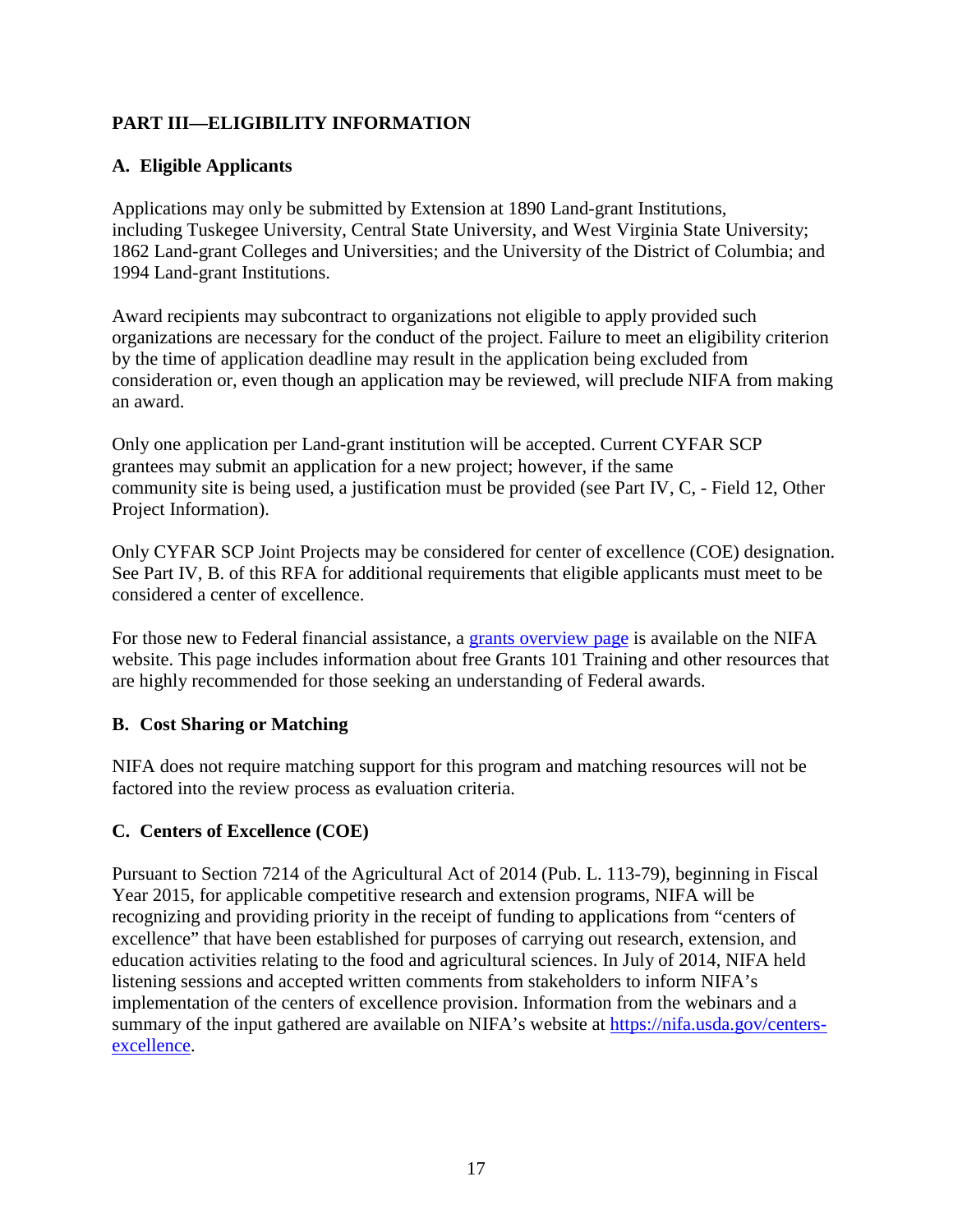A center of excellence is composed of one or more of the following entities that provide financial or in-kind support to the center of excellence. Therefore, an eligible applicant who wishes to be considered as a center of excellence must be one of the following entities that provide financial or in-kind support to the center being proposed, as described in the grant application.

- (a) State agricultural experiment stations;
- (b) Colleges and universities;
- (c) University research foundations;
- (d) Other research institutions and organizations;
- (e) Federal agencies;
- (f) National laboratories;
- (g) Private organizations, foundations, or corporations;
- (h) Individuals; or
- (i) Any group consisting of two or more of the entities described in (a) through (h).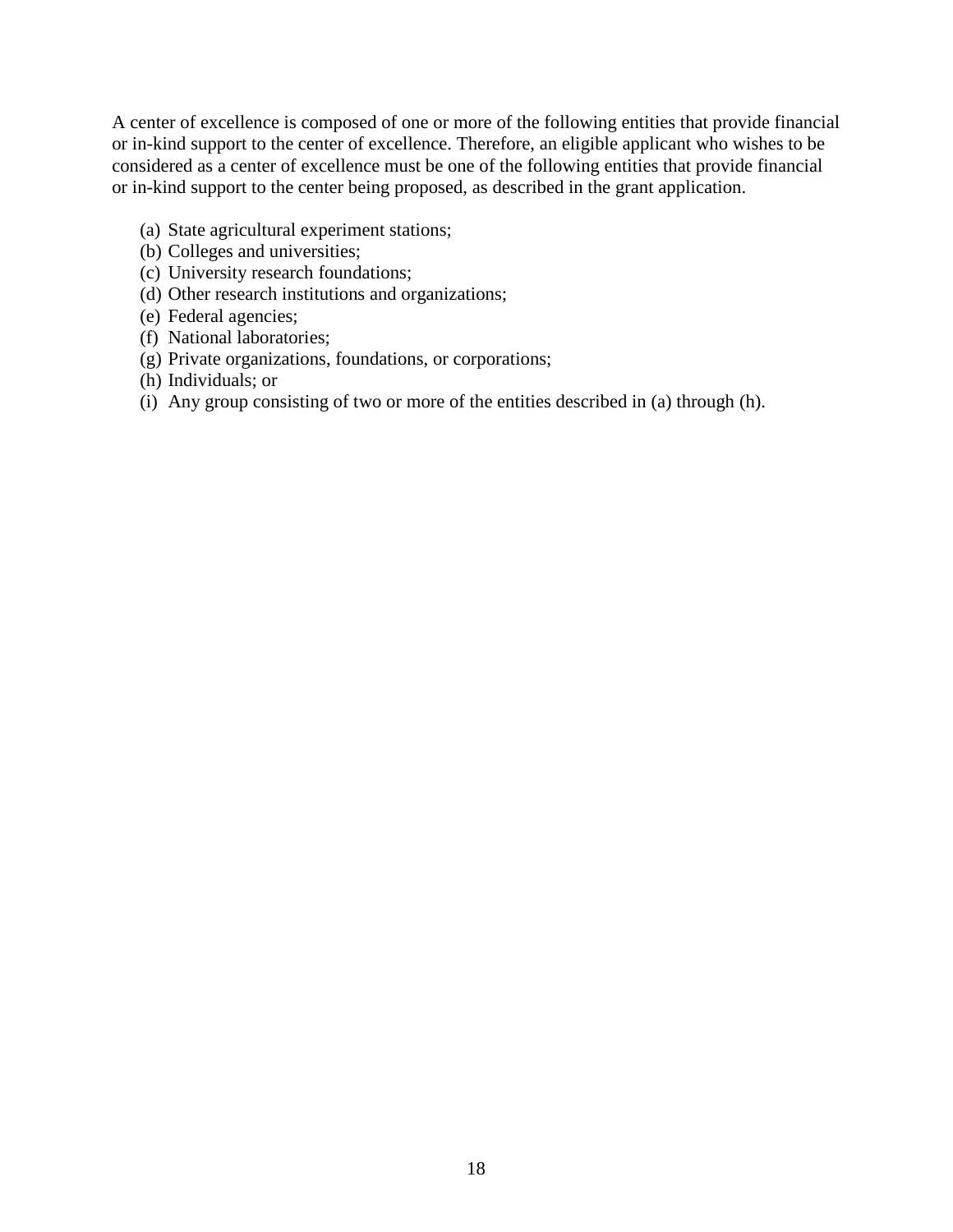# <span id="page-18-0"></span>**PART IV—APPLICATION AND SUBMISSION INFORMATION**

# <span id="page-18-1"></span>**A. Electronic Application Package**

Only electronic applications may be submitted via Grants.gov to NIFA in response to this RFA. We urge you to submit early to the Grants.gov system. For information about the pre-award phase of the grant lifecycle, see [https://www.grants.gov/web/grants/learn-grants/grants-101/pre](https://www.grants.gov/web/grants/learn-grants/grants-101/pre-award-phase.html)[award-phase.html.](https://www.grants.gov/web/grants/learn-grants/grants-101/pre-award-phase.html)

#### **New Users of Grants.gov**

Prior to preparing an application, we recommend that the Project Director/Principal Investigator (PD/PI) first contact an Authorized Representative (AR, also referred to as Authorized Organizational Representative, or AOR) to determine if the organization is prepared to submit electronic applications through Grants.gov. If not (e.g., the institution/organization is new to the electronic grant application process through Grants.gov), then the one-time registration process must be completed **PRIOR** to submitting an application. It can take as long as two weeks to complete the registration process so it is critical to begin as soon as possible. In such situations, the AR should go to **"Register," in the top right corner of the Grants.gov web page (or go to**  <https://www.grants.gov/web/grants/register.html>**), for information on registering the institution/organization with Grants.gov.** Part II, 1 of the NIFA Grants.gov Application Guide contains detailed information regarding the registration process. Refer to item # 2, below, to locate the "NIFA Grants.gov Application Guide."

#### **Steps to Obtain Application Package Materials**

To receive application materials:

- 1. You must download and install a version of [Adobe Reader](https://get.adobe.com/reader/) compatible with Grants.gov to access, complete, and submit applications. For basic system requirements and download instructions, see [https://www.grants.gov/web/grants/applicants/adobe](https://www.grants.gov/web/grants/applicants/adobe-software-compatibility.html)[software-compatibility.html.](https://www.grants.gov/web/grants/applicants/adobe-software-compatibility.html) Grants.gov has a test package that will help you determine whether your current version of Adobe Reader is compatible.
- 2. To obtain the application package from Grants.gov, go to <https://www.grants.gov/web/grants/applicants/download-application-package.html> and enter the funding opportunity number where appropriate

#### **Funding Opportunity Number: USDA-NIFA-SLBCD-006729**

Click "Search." On the displayed page, click the corresponding link to continue. A Grant Application Package is tied to a particular funding opportunity. You may submit an application to the particular funding opportunity to which the Grant Application Package is associated.

Contained within the application package is the "NIFA Grants.gov Application Guide." This guide contains an introduction and general Grants.gov instructions, information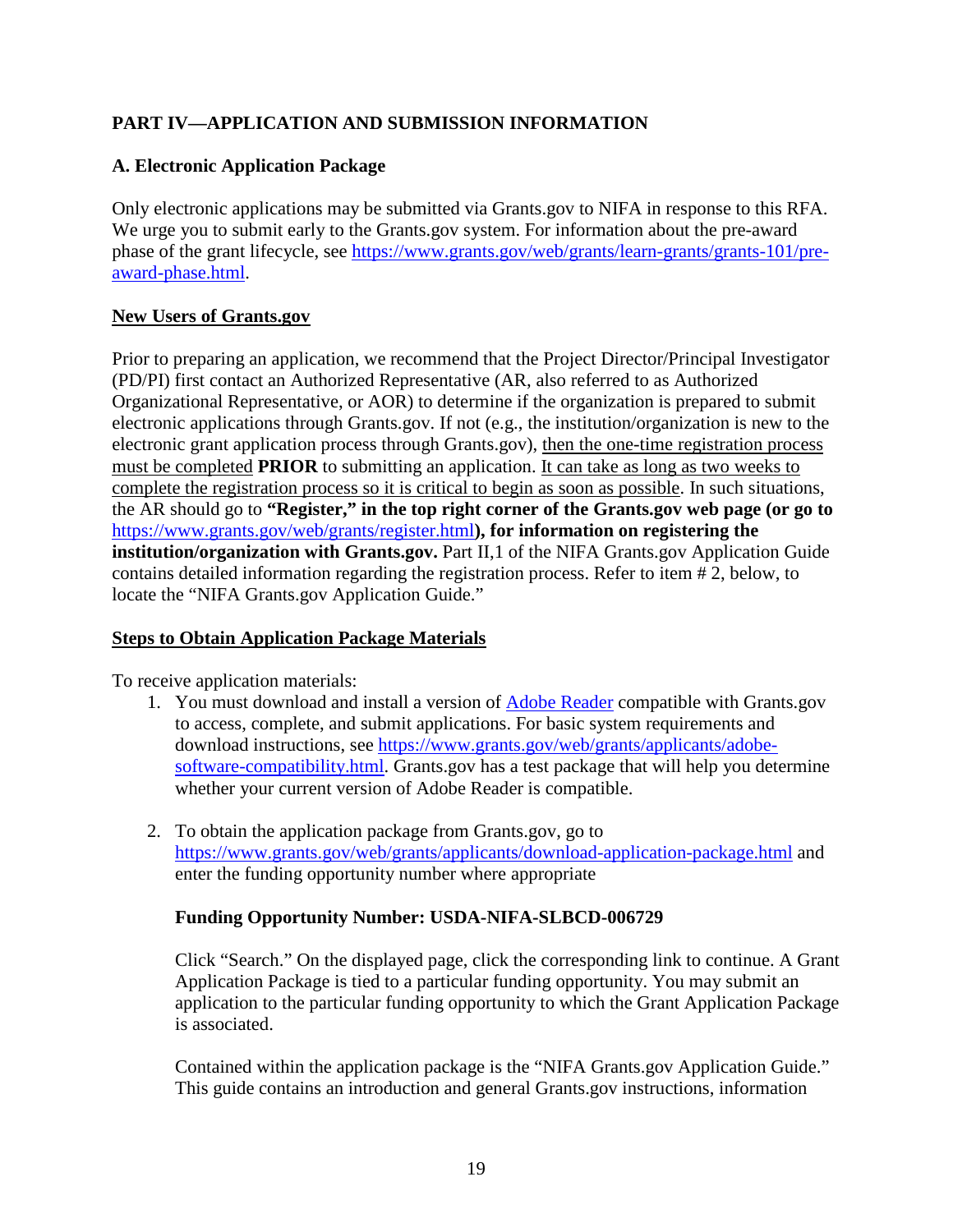about how to use a Grant Application Package in Grants.gov, and instructions on how to complete the application forms.

**If you require assistance to access the application package** (e.g., downloading or navigating Adobe forms) **or submitting the application,** refer to resources available on the Grants.gov website [\(https://www.grants.gov/web/grants/support.html\)](https://www.grants.gov/web/grants/support.html). Grants.gov assistance is also available at:

Grants.gov customer support [\(https://www.grants.gov/web/grants/support.html\)](https://www.grants.gov/web/grants/support.html) 800-518-4726 Toll-Free or 606-545-5035 Business Hours: 24 hours a day, 7 days a week. Closed on [federal holidays.](http://www.opm.gov/policy-data-oversight/snow-dismissal-procedures/federal-holidays/) Email: [support@grants.gov](mailto:support@grants.gov)

Grants.gov iPortal (see [https://grants-portal.psc.gov/Welcome.aspx?pt=Grants\)](https://grants-portal.psc.gov/Welcome.aspx?pt=Grants): Top 10 requested help topics (FAQs), Searchable knowledge base, self-service ticketing and ticket status, and live web chat (available 7 a.m. - 9 p.m. EST). Have the following information available when contacting Grants.gov:

- Funding Opportunity Number (FON)
- Name of agency you are applying to
- Specific area of concern

#### <span id="page-19-0"></span>**B. Content and Form of Application Submission**

Electronic applications are to be prepared following Parts V and VI of the NIFA Grants.gov Application Guide. This guide is part of the corresponding application package (see Section A of this part). The following is **additional information** you need to prepare an application in response to this RFA. **If there is discrepancy between the two documents, the information contained in this RFA is overriding.**

**Note the attachment requirements (e.g., PDF) in Part III, Section 3 of the guide. ANY PROPOSALS THAT ARE NON-COMPLIANT WITH THE REQUIREMENTS (e.g., content format, PDF file format, file name restrictions, and no password protected files) WILL BE AT RISK OF BEING EXCLUDED FROM NIFA REVIEW. Grants.gov does not check for NIFA required attachments or whether attachments are in PDF format; see Part III, Section 6.1 of the guide for how to check the manifest of submitted files. Partial applications will be excluded from NIFA review. We will accept subsequent submissions of an application until close of business on the closing date in the RFA (see Part V, 2.1 of the NIFA Grants.gov Application Guide for further information).**

**For any questions related to the preparation of an application,** review the NIFA Grants.gov Application Guide and the applicable RFA. If assistance is still needed for preparing application forms content, contact:

- Email: electronic@nifa.usda.gov
- Phone: 202-401-5048
- Business hours: Monday through Friday,  $7$  a.m.  $-5$  p.m. ET, excluding [federal holidays.](https://www.opm.gov/policy-data-oversight/snow-dismissal-procedures/federal-holidays/)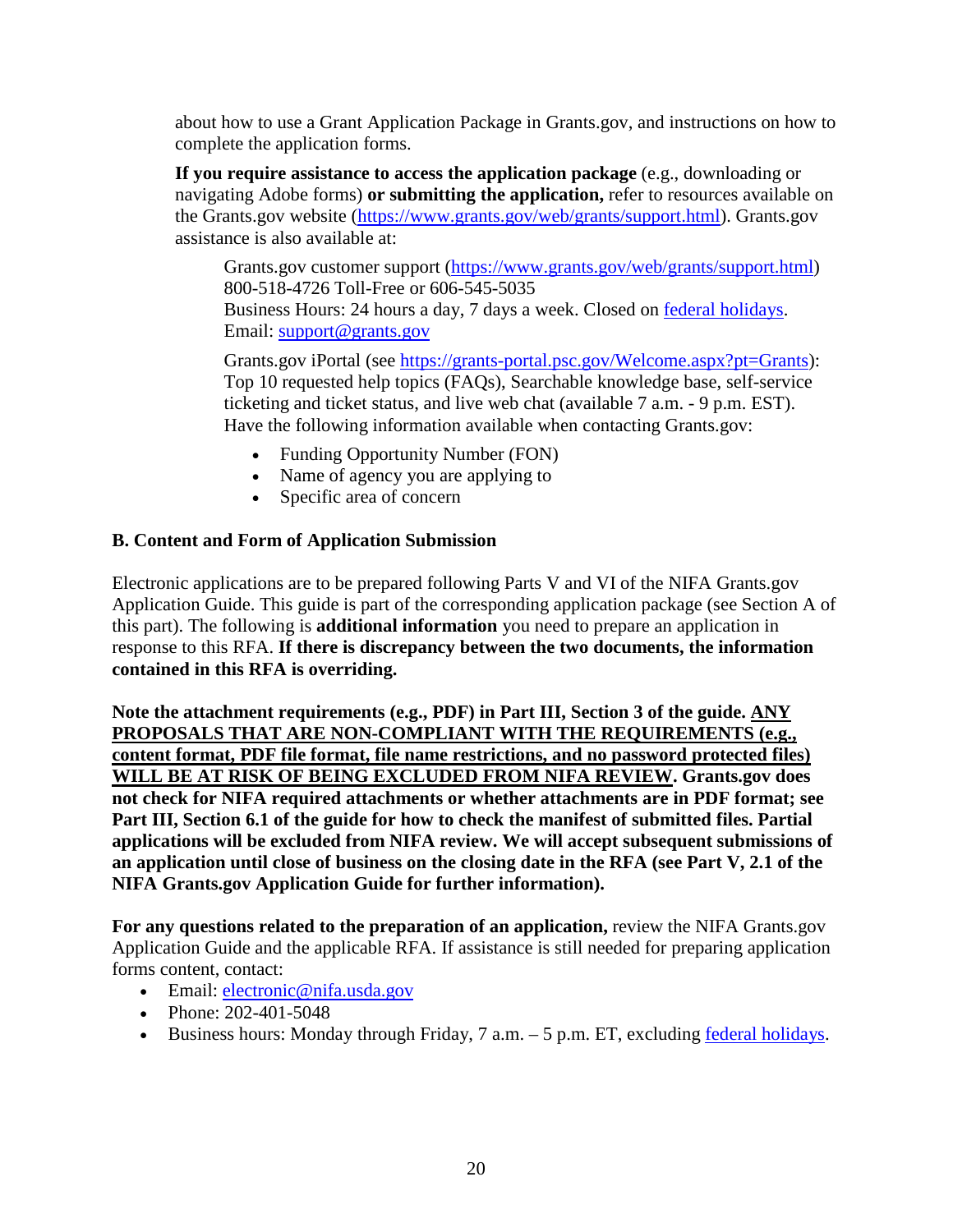#### **1. SF 424 R&R Cover Sheet**

Information related to the questions on this form is dealt with in detail in Part V, 2 of the NIFA Grants.gov Application Guide. See Part V, Section 2.18 of the NIFA Grants.gov Application Guide for the required certifications and assurances (e.g., Prohibition Against Entities Requiring Certain Internal Confidentiality Agreements).

#### **2. SF 424 R&R Project/Performance Site Location(s)**

Detailed information related to the questions on this form is available in Part V, 3 of the NIFA Grants.gov Application Guide.

# **3. R&R Other Project Information Form**

Detailed information related to the questions on this form is available in Part V, 4 of the NIFA Grants.gov Application Guide.

#### **a. Field 7. Project Summary/Abstract.**

The summary should also include the relevance of the project to the goals of CYFAR See Part V. 4.7 of NIFA Grants.gov Application Guide for further instructions and a link to a suggested template.

#### **b. Field 8. Project Narrative.**

The Project Narrative shall not exceed 12 pages for a Regular SCP/Single Eligible Institution application and 15 pages for the Joint university application of written text and up to 20 additional pages for figures and tables for both Regular SCP/Single Eligible Institution and for the Joint university application. We have established this maximum 20 pages of additional figures and tables for each type to ensure fair and equitable competition. There is a maximum of 32 pages for the Regular SCP/Single Eligible Institution and 35 pages for the Joint university application. The Project Narrative must include all of the following:

#### 1. CYFAR SCP Project Management:

- (a) Project Title: (Your Institution) Sustainable Community Project
- (b) SCP Staff name, title, address, e-mail for the following:
	- (i) SCP Project Director(s),
	- (ii) SCP Evaluator,
	- (iii) SCP Technology Specialist
- (c) CYFAR Outcome (see 2. below)
- (d) Program Model (see 3. below)
- (e) Community Sites. For each community site provide:
	- (i) Community staff name, title, address, and e-mail; and
		- (ii) Community & faith-based program partners.
- 2. One National CYFAR Outcome:

Explain the rationale for the decision, the needs assessment process used, and who was involved.

- 3. One Program Model:
	- (a) Describe the selected program model including the following:
		- (i) Desired short and long-term results;
		- (ii) Age range of high context participants;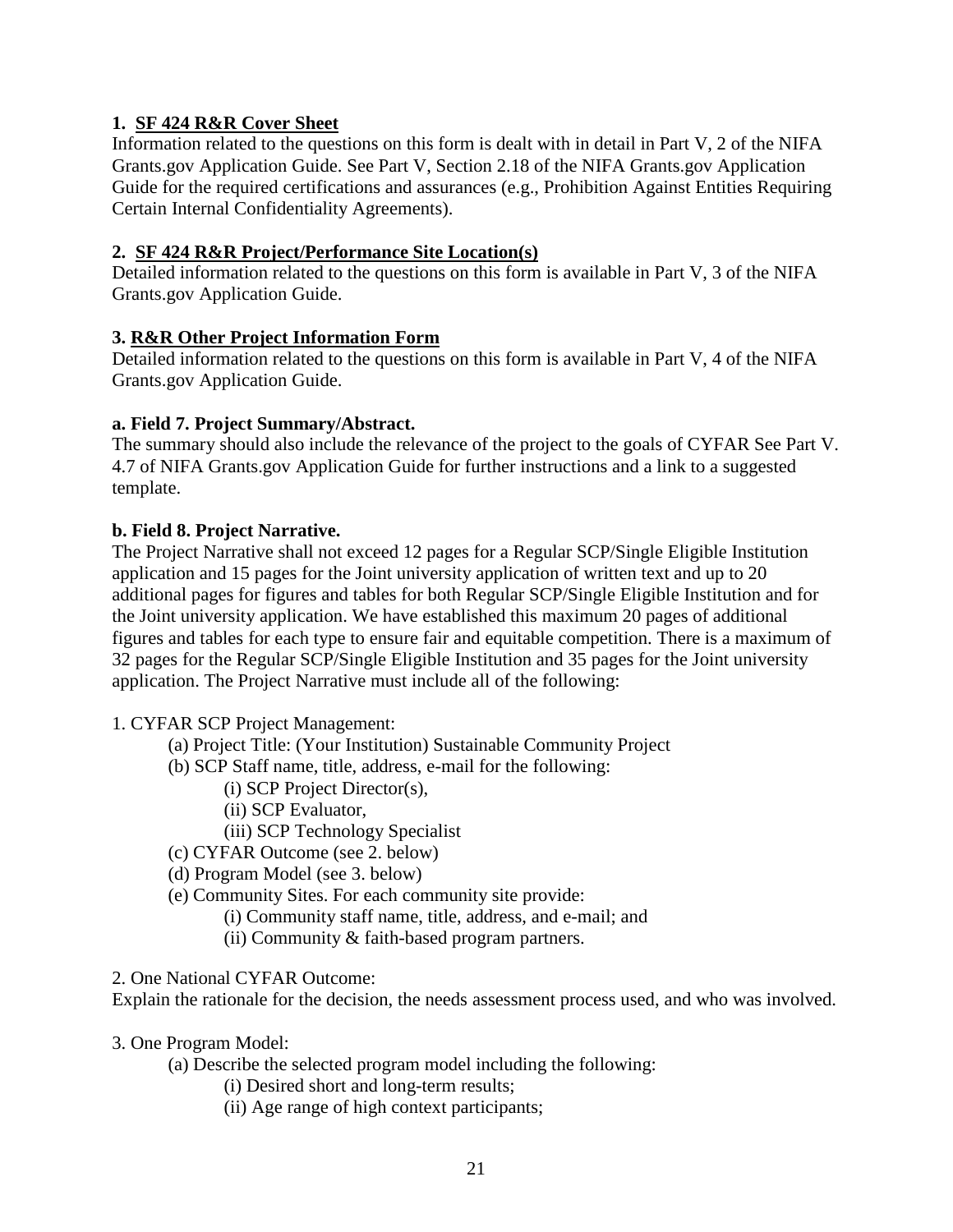(iii) Frequency and duration of contact with the program;

(iv) Group size and staffing plan;

(v) Uniform program and curriculum content (e.g., science technology,

community service, drama, computer literacy, reading literacy, parent education, exercise/fitness); and

(vi) Standardized training and technical assistance plans for project staff.

(b) Describe the process used for determining this program model.

(c) Explain how each of the Guiding Principles is addressed in the selected Program **Model** 

[\(https://nifa.usda.gov/sites/default/files/program/CYFAR%20guiding\\_principles.pdf\)](https://nifa.usda.gov/sites/default/files/program/CYFAR%20guiding_principles.pdf).

#### 4. Integrated Program Components:

(a) **Community**: Describe how the proposed program fits into the Community context using at least one of the recommended approaches.

(b) **Technology**: Describe how the Technology Plan ensures that information and communication technology is integrated throughout the SCP program.

(c) **Sustainability**: Describe the Sustainability Plan including critical factors.

5. Selecting Community Sites:

Describe the process and rationale used for selecting the SCP Community Sites. Community sites must be identified at the time of application submission.

6. Five Year Logic Model:

Provide a five year Logic Model for the SCP. The CYFAR-specific logic model consists of five elements including:

(a) Identified needs and assets;

(b) Desired results (short-term and long-term);

- (c) Indicators (short-term and long-term);
- (d) Activities; and
- (e) Resources.

The Logic Model Builder can be found at:<https://cyfar.org/build> in the Program Planning for Effective Program Evaluation module. Prospective applicants are required to develop a logic model, and use the CYFERnet SEARCH website to create a user account and develop their program's logic model. With the use of the newly developed logic model, prospective applicants also need to identify at least one short-term outcome from their logic model that will result from their program and can be evaluated.

7. Five Year Work Plan for the SCP:

The Work Plan will detail how the selected program model will be implemented over five years. The Work Plan must address staffing, recruiting participants, recruiting volunteers, establishing key partnerships, program implementation, marketing and promotion, materials development, training staff and volunteers in a five-year timeline. The two or more context cohorts planned for the five years should be noted in the five-year plan timeline.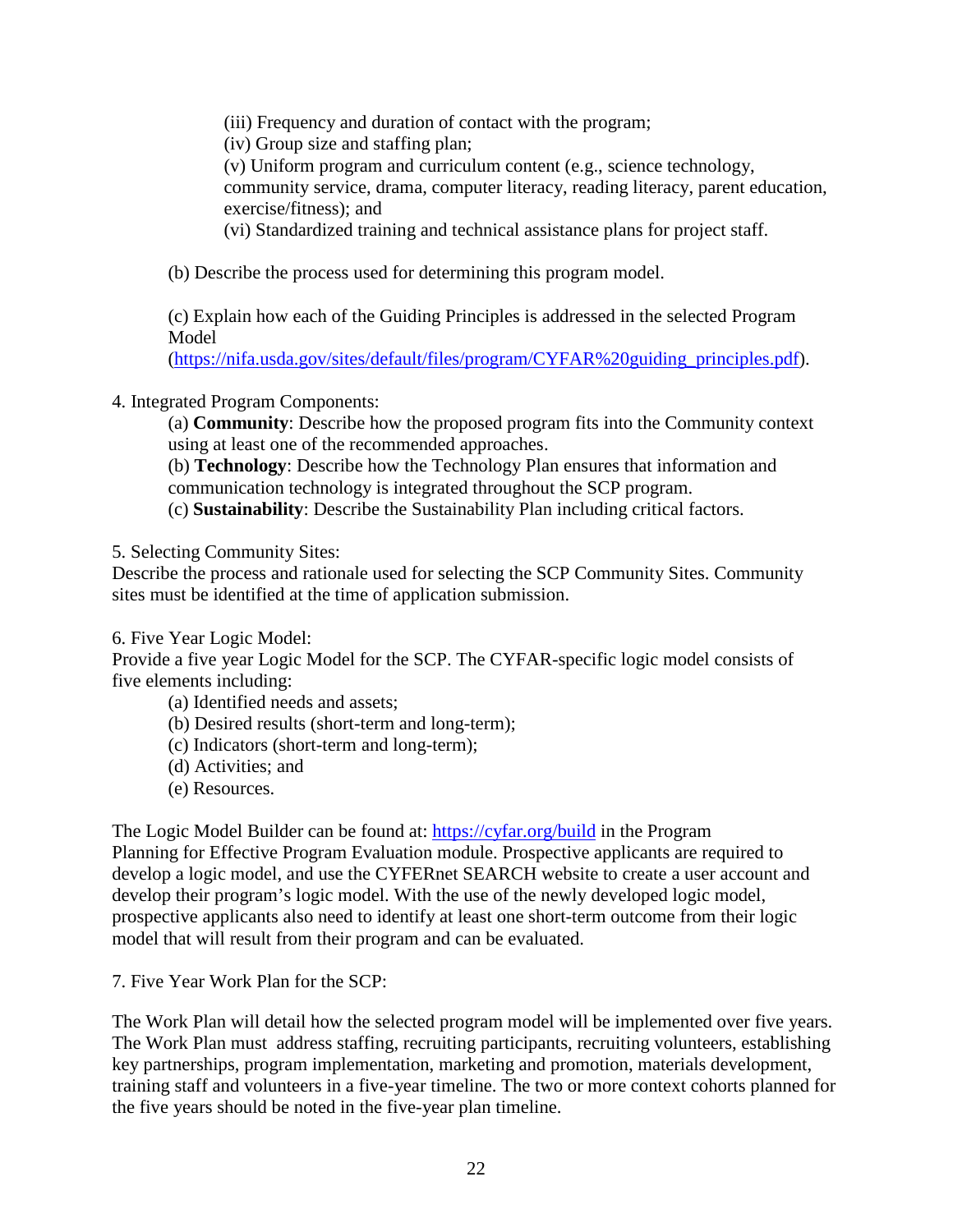#### **Center of Excellence Justification**:

For consideration as a COE, you must provide a brief justification statement, as part of your Project Narrative and within the page limits provided, which describes how you meet the standards of a COE, based on the following criteria:

(A)The ability of the COE to ensure coordination and cost effectiveness by reducing unnecessarily duplicative efforts in the research, teaching, and extension activities outlined in this application;

(B) In addition to any applicable matching requirements, the ability of the COE to leverage available resources by using public-private partnerships among agricultural industry groups, institutions of higher education, and the federal government in the proposed research and/or extension activities outlined in this application. Resources leveraged be commensurate with the size of the award;

(C) The planned scope and capability of the COE to implement teaching initiatives that increase awareness and effectively disseminate solutions to target audiences through extension activities of the proposed research and/or extension activity outlined in this application; and

(D) The ability or capacity of the COE to increase the economic returns to rural communities by identifying, attracting, and directing funds to high-priority agricultural issues in support of and because of the implementation of the proposed research and/or extension activity outlined in this application.

Additionally, where practicable (not required), COE applicants should describe proposed efforts to improve teaching capacity and infrastructure at colleges and universities (including land-grant colleges and universities, cooperating forestry schools, certified Non-Land Grant Colleges of Agriculture (NLGCA) (list of certified NLGCA is available at [https://www.nifa.usda.gov/funding/pdfs/nlgca\\_colleges.pdf\)](https://www.nifa.usda.gov/funding/pdfs/nlgca_colleges.pdf), and schools of veterinary medicine).

#### **c. Field 12. Add Other Attachments**

#### **Response to Previous Review. One Page Limit.**

This requirement only applies to "Resubmitted Applications" as described under Part II, B., and "Types of Applications". PDs must respond to the previous review panel summary on no more than one page, titled, "RESPONSE TO PREVIOUS REVIEW". If desired, additional comments may be included in the text of the Project Narrative, subject to the page limitations of that section.

Only one application per Land-grant institution will be accepted. Current CYFAR SCP grantees may submit an application for an additional new project; however, if the same community site is being used, a justification must be provided.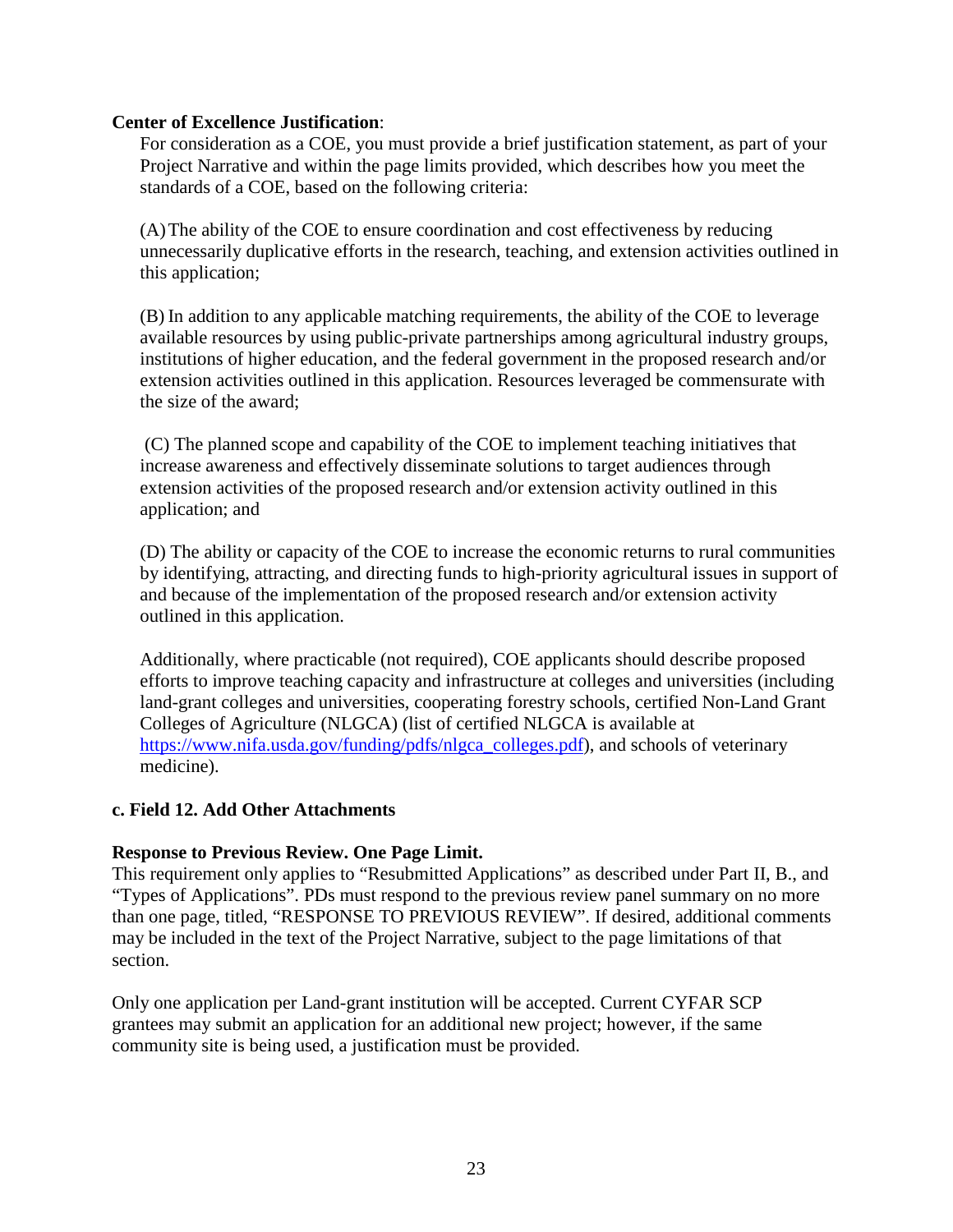#### **4. R&R Senior/Key Person Profile (Expanded)**

Detailed information related to the questions on this form is available in Part V, 5 of the NIFA Grants.gov Application Guide. This section of the guide includes instructions about senior/key person profile requirements, and details about the biographical sketch and the current and pending support, including a link to a suggested template for the current and pending support.

**5. R&R Personal Data –** As noted in Part V, 6 of the NIFA Grants.gov Application Guide, the submission of this information is voluntary and is not a precondition of award. Part V.6 also notes the importance and use of the information.

#### **6. R&R Budget**

Detailed information related to the questions on this form is available in Part V, 7 of the NIFA Grants.gov Application Guide.

NIFA does not require matching support for this program and matching resources will not be factored into the review process as evaluation criteria.

See Part II, A. for maximum funding that may be requested each year. **However, applicants are cautioned to request only amounts that can be expended by the end of the budget year, since carryover funds will be subtracted from the following year's request.** 

Applications must contain an annual budget, annual budget narrative, community site budgets, community site budget narratives for each of the five years, and a cumulative budget and cumulative budget narrative, covering the entire project period. The Budget Justification (aka the Budget Narrative) must include an itemized breakdown of all support requested. **Show the total amount allocated for the community site budgets within Field F, lines 8, 9 and 10 of cumulative budget form**.

#### Community Site Budgets:

Individual community site budget forms and budget narratives are required for five years. For each of the five years, use the R & R Sub award budget section of the application to submit these budgets and narratives. It is recognized that if the community sites are operated through the university system, then they are not considered sub-awards. Because of the requirements of Grants.gov all community sites both extension-based community sites and those sites that operate apart from extension must complete the sub-award forms for each site. Because of the requirements of Grants.gov, all community sites (both extension-based community sites and those sites that operate apart from extension) must complete the sub-award forms for each site

If an outside organization provides some of the program operation, it is considered a sub award. Identify the operator. Include required sub award information. It is recommended that the number of community sites be limited to two or three sites.

**NOTE:** Applicants are reminded to include the Base Annual Salaries for all Key Personnel.

First year SCP project staff inclusive of the Project Director (PD), evaluation, and technology staff are required to attend the designated CYFAR SCP Grantee Orientation and CYFAR SCP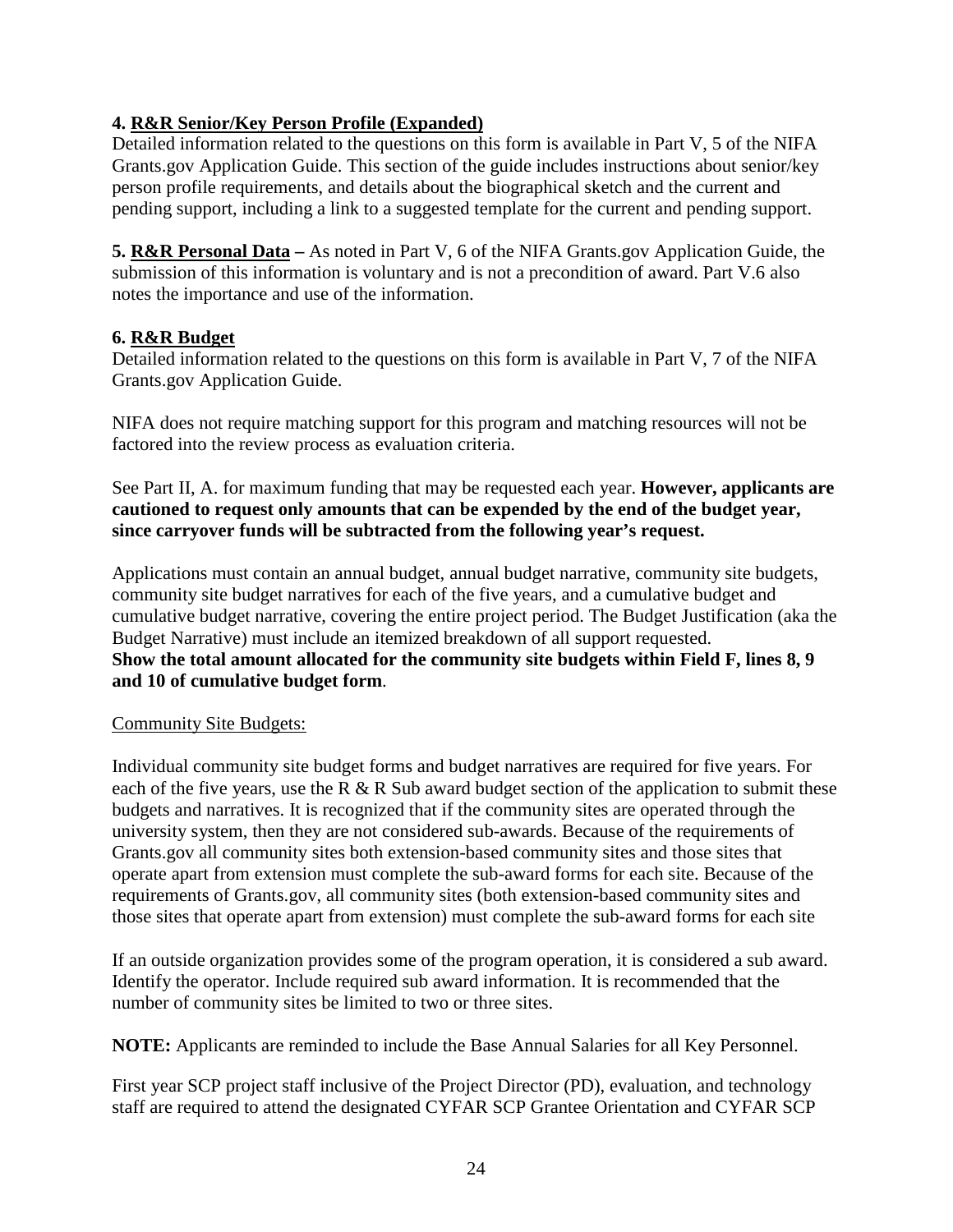Grantee Workshop. In years two through five, SCP, university, county, and community site staff are required to participate in the CYFAR SCP Grantee Workshop. Travel expenses for these required trips should be included in the budget request.

Evaluation:

A minimum of 10% of the total project budget must be allotted for staff, travel, and material costs of the SCP evaluation. Provide a list at the end of your budget narrative of the costs that are associated with the 10% evaluation requirement.

A portion of the budget must be dedicated to high-level evaluation intended for outcome measurement that has measurable outcomes, which are related to social outcomes and USDA mission.

#### **7. Supplemental Information Form**

Detailed information related to the questions on this form is available in Part VI, 1 of the NIFA Grants.gov Application Guide.

- **a. Field 2. Program to which you are applying.** Enter the program code name (i.e., enter "**Youth at Risk**") and the program code (i.e., enter "**MC**"). Note that accurate entry of the program code is very important for proper and timely processing of an application.
- **b. Field 8. Conflict of Interest List**. See Part VI, 1.8 of the NIFA Grants.gov Application Guide for further instructions and a link to a suggested template.

#### **8. Representations Regarding Felony Conviction and Tax Delinquent Status for Corporate Applicants**

This is a required form for corporate applicants. See Part VI, 2 of the NIFA Grants.gov Application Guide for a description of the term, "corporation," and detailed information related to the questions on this form.

# <span id="page-24-0"></span>**C. Submission Dates and Times**

We recommend that you conduct an administrative review of the application before submission of it via Grants.gov to ensure that it complies with all preparation instructions. An application checklist is included in Part VII of the NIFA Grants.gov Application Guide to assist with this review. While the checklist should be used to check the application for completeness, the application should be checked for the following required item(s). This is not an exhaustive list of required items; it only serves to highlight items that may be overlooked. The list includes:

- Logic Model
- Five Year Work Plan
- Current and Pending Support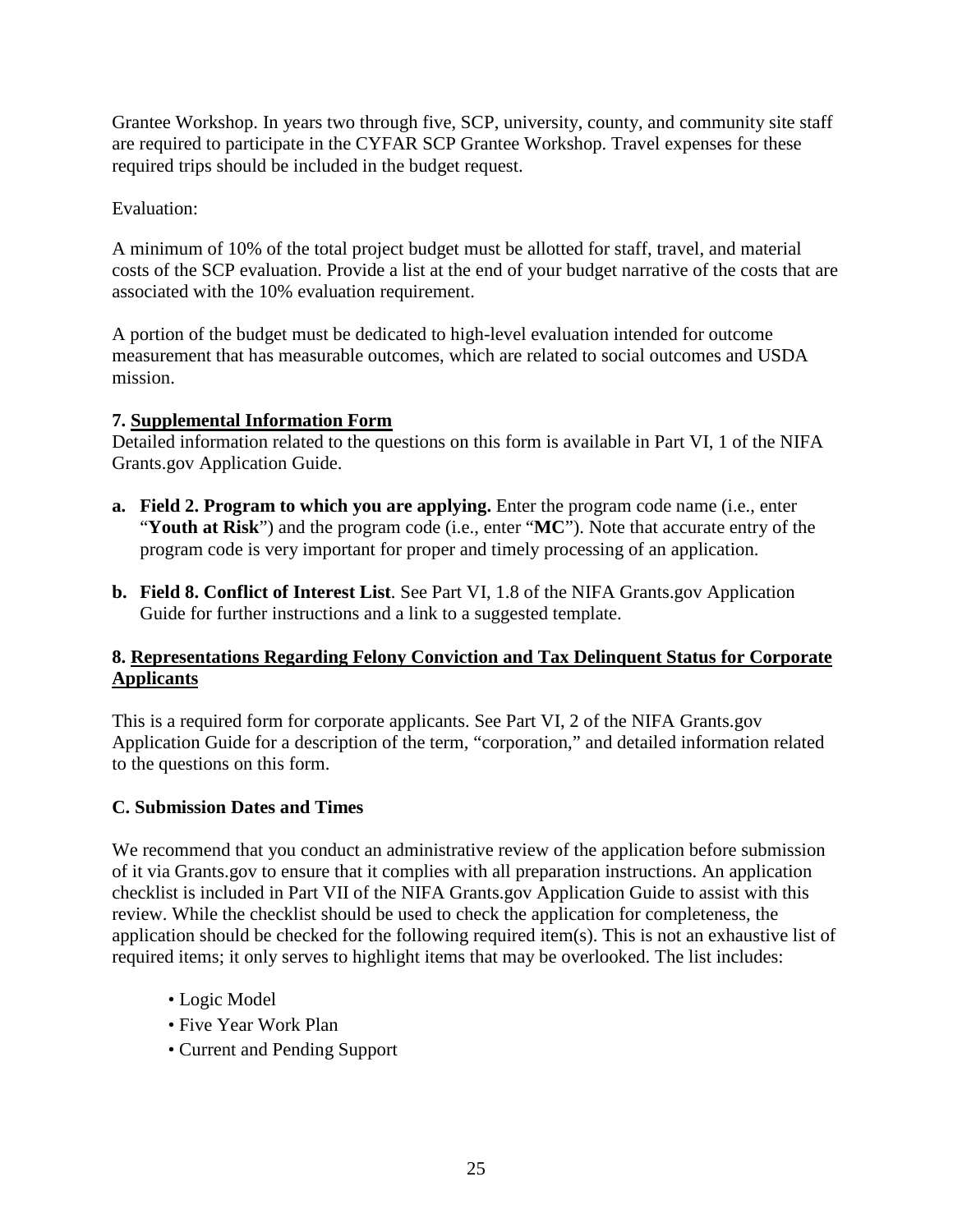#### **Instructions for submitting an application are included in Part IV, Section 1.9 of the NIFA Grants.gov Application Guide.**

Applications must be received by Grants.gov by **5 p.m. Eastern Time on April 22, 2019.**  Applications received after this deadline will normally not be considered for funding.

#### **If you have trouble submitting an application to Grants.gov, you should FIRST contact the Grants.gov Help Desk to resolve any problems. Keep a record of any such correspondence. See Part IV. A for Grants.gov contact information.**

We send email correspondence to the AR regarding the status of submitted applications. We strongly encourage you to provide accurate email addresses, where designated, on the SF-424 R&R Application for Federal Assistance.

If the AR has not received correspondence **from NIFA** regarding a submitted application within 30 days of the established deadline, contact the Agency Contact identified in Part VII of the RFA and request the proposal number assigned to the application. **Failure to do so may result in the application not being considered for funding by the peer review panel. Once the application has been assigned a proposal number, you should cite this number on all future correspondence.**

#### <span id="page-25-0"></span>**D. Funding Restrictions**

Pursuant to Section 1473 of the National Agricultural Research, Extension, and Teaching Policy Act of 1977, as amended, 7 U.S.C. 3319, **indirect costs, and tuition remission are not allowable costs under Section 3(d) of Smith-Lever funded projects, and no funds will be approved for this purpose**. Costs that are a part of an institution's indirect cost pool (e.g., administrative or clerical salaries) may not be reclassified as direct costs for the purpose of making them allowable.

Grant funds awarded under this authority may not be used for the renovation or refurbishment of research, education, or Extension space; the purchase or installation of fixed equipment in such space; or the planning, repair, rehabilitation, acquisition, or construction of buildings or facilities.

The statutory time limitation for this program is five years from the project start date on the Award Face Sheet (Form NIFA-2009). Extension of time beyond the five years will not be permitted.

#### <span id="page-25-1"></span>**E. Other Submission Requirements**

#### **You should follow the submission requirements noted in Part IV, Section 1.9 in the document entitled "NIFA Grants.gov Application Guide."**

For information about the **status of a submitted application**, see Part III, Section 6 of the NIFA Grants.gov Application Guide.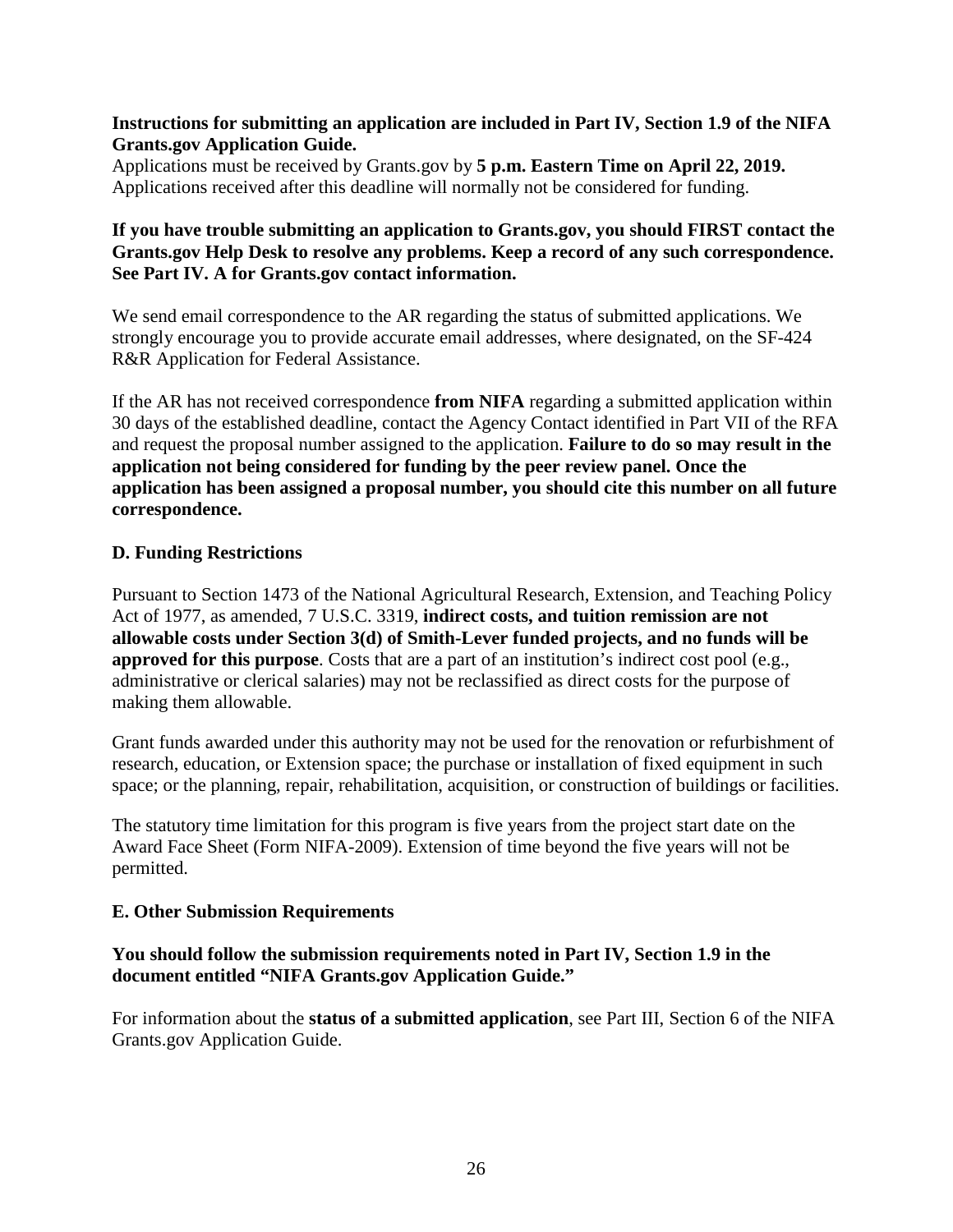# <span id="page-26-0"></span>**PART V—APPLICATION REVIEW REQUIREMENTS**

# <span id="page-26-1"></span>**A. General**

We evaluate each application in a two-part process. First, we screen each application to ensure that it meets the administrative requirements as set forth in this RFA. Second, a technical review panel will evaluate applications that meet the administrative requirements.

We select reviewers based upon their training and experience in relevant scientific, extension, or education fields, taking into account the following factors:

- the level of relevant formal scientific, technical education, or extension experience of the individual, as well as the extent to which an individual is engaged in relevant research, education, or extension activities;
- the need to include experts from various areas of specialization within relevant scientific, education, or extension fields;
- the need to include other experts (e.g., producers, range or forest managers/operators, and consumers) who can assess relevance of the applications to targeted audiences and to program needs;
- the need to include experts from a variety of organizational types (e.g., colleges, universities, industry, state and federal agencies, and private profit and non-profit organizations) and geographic locations;
- the need to maintain a balanced composition with regard to minority and female representation and an equitable age distribution; and
- the need to include reviewers who can judge the effective usefulness of each application to producers and the general public.

After each peer review panel has completed its deliberations, the responsible program staff of CYFAR will recommend that your project be approved for support from currently available funds or be declined due to insufficient funds or unfavorable review.

CYFAR reserves the right to negotiate with the PD/PI and/or with the submitting organization or institution regarding project revisions (e.g., reductions in the scope of work, funding level, period, or method of support) prior to recommending any project for funding.

We will send copies of reviews, *not* including the identity of reviewers, and a summary of the panel comments to the PD after the review process has been completed.

#### <span id="page-26-2"></span>**B. Evaluation Criteria**

A reviewer's written evaluation entails two levels of assessment. First, the reviewer summarizes how well the application addressed each evaluation criterion. After the application has been assessed for strengths and weaknesses of each criterion, the reviewer then evaluates the overall likelihood that the project will have significant outcome and impact. These written reviews are used to begin panel discussions with other reviewers serving on the peer review panel. Through these discussions, peer review panelists come to consensus on the final rating and ranking of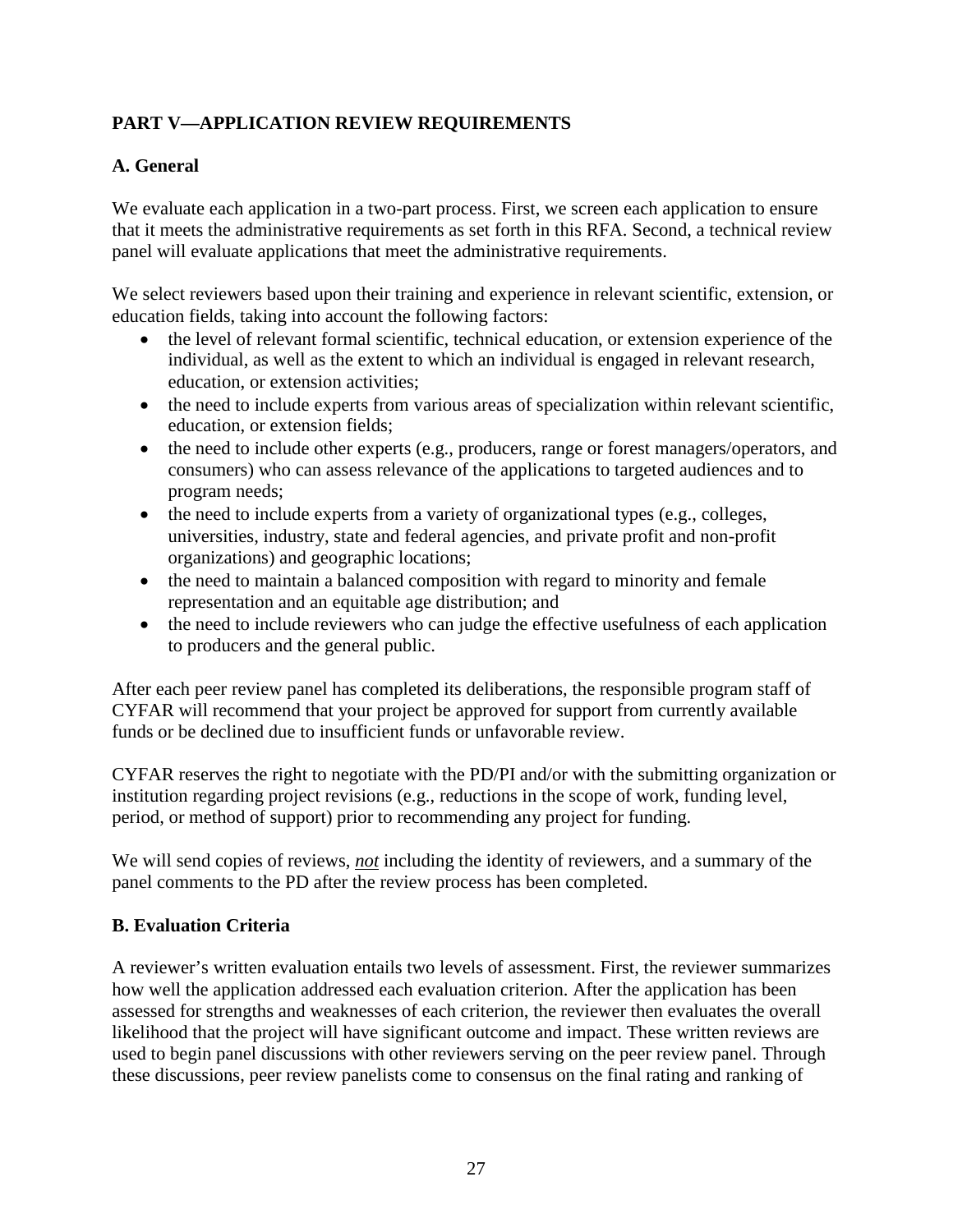proposals. A complete description of NIFA's peer review process can be found at the NIFA website: [https://nifa.usda.gov/resource/nifa-peer-review-process-competitive-grant-applications.](https://nifa.usda.gov/resource/nifa-peer-review-process-competitive-grant-applications)

We will use the evaluation criteria below to review applications submitted in response to this RFA:

#### Center of Excellence Status

All eligible applicants will be competitively peer reviewed (as described in Part V, A and B of this RFA), and ranked in accordance with the evaluation criteria. Those that rank highly meritorious and requested to be considered as a COE will be further evaluated by the peer panel to determine whether they have met the standards to be a COE (Part III, C. and Part IV, B). In instances where they are found to be equally meritorious with the application of a non-COE, based on peer review, selection for funding will be weighed in favor of applicants meeting the COE criteria. NIFA will effectively use the COE prioritization as a "tie breaker." Applicants that rank highly meritorious but who did not request consideration as a COE or who are not deemed to have met the COE standards may still receive funding.

In addition, the applicant's Award Face Sheet will reflect that, for the particular grant program, the applicant meets all of the requirements of a COE. Entities recognized as COE will maintain that distinction for the duration of their period of performance or as identified in the terms and conditions of that award.

#### 1. CYFAR SCP Project Management (10 Points)

This criterion assesses the degree to which the application has complete information for all of the following:

- (a) Project Title: (Your Institution) Sustainable Community Project;
- (b) SCP Staff name, title, address, e-mail for the following:
	- (i) SCP Project Director(s),
	- (ii) SCP Evaluator,
	- (iii) SCP Technology Specialist;
- (c) CYFAR Outcome;
- (d) Program Model; and
- (e) Community Sites. For each community site provide:
	- (i) Location, County staff name, title, address, e-mail;
	- (ii) Community staff name, title, address, and e-mail; and
	- (iii) Community & Faith-based program partners.

(f) Explain integration of Extension programming efforts, including program collaboration with at least one current Extension staff member for the duration of the funding.

2. The soundness of the National CYFAR Outcome (5 Points)

This criterion is an indicator of programmatic readiness to effectively deliver the specified program and meet its specified outcomes to the community sites.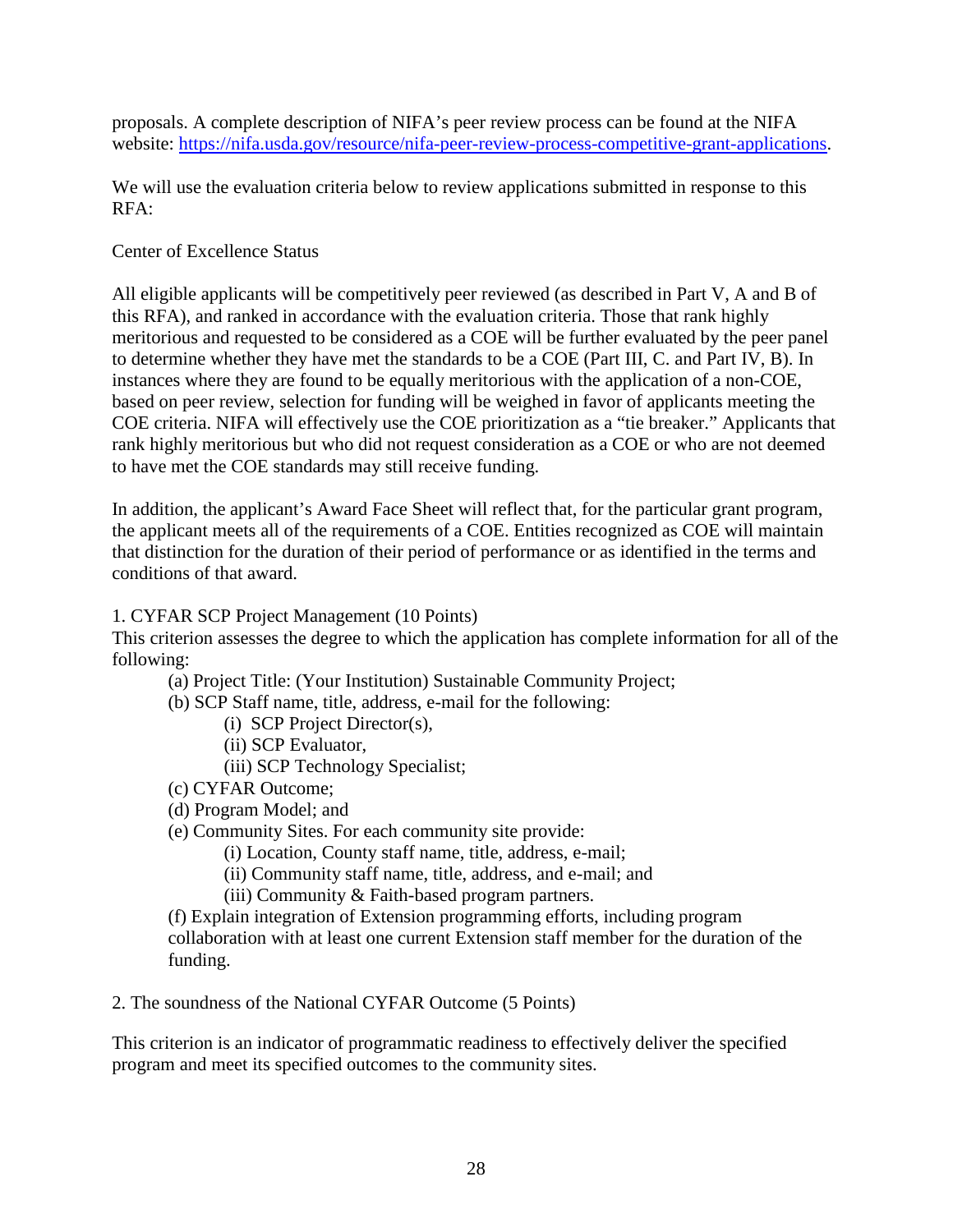- 3. One Program Model (25 Points)
	- (a) The degree to which the selected Program reflects: (10 Points)
		- (i) Desired long-term results;
		- (ii) Age range of high context participants;
		- (iii) Frequency and duration of contact with the program;
		- (iv) Group size and staffing plan;

(v) Uniform program and curriculum content (e.g., science technology, community service, drama, computer literacy, reading literacy, parent education, exercise/fitness; and (vi) Standardized training and technical assistance plans for project staff.

(b) The degree to which the process used for determining this program's Pilot Model is assessed and evaluated. (5 points)

(c) The soundness of how each of the Guiding Principles is addressed in the selected Program Model. (5 points)

4. Integrated Program Components (15 Points)

(a) Community – Describes how the proposed program fits into the Community context using at least one of the recommended approaches. (5 Points)

(b) Technology – Describes the Technology Plan to ensure that information and communication technology is integrated throughout the SCP program. (5 Points)

(c) Sustainability – Describes the Sustainability Plan including critical factors. (5 Points)

- 5. The soundness on the process for selecting the SCP Community Sites. (5 Points)
- 6. Five Year Logic Model (10 Points)

The degree to which a clear logic Pilot Model has been articulated for how to work with communities in program development, implementation, and evaluation.

7. Five Year Work Plan (15 Points)

The degree to which a clear Work Plan is articulated for how the selected program model will be or will continue to be implemented.

8. Joint SCP Projects (10 Points)

A premium of ten points will be offered to joint projects including 1890 and 1994 institutions as lead or as Sub awardee. Both the awardee and the sub awardee receive equal amounts of funding.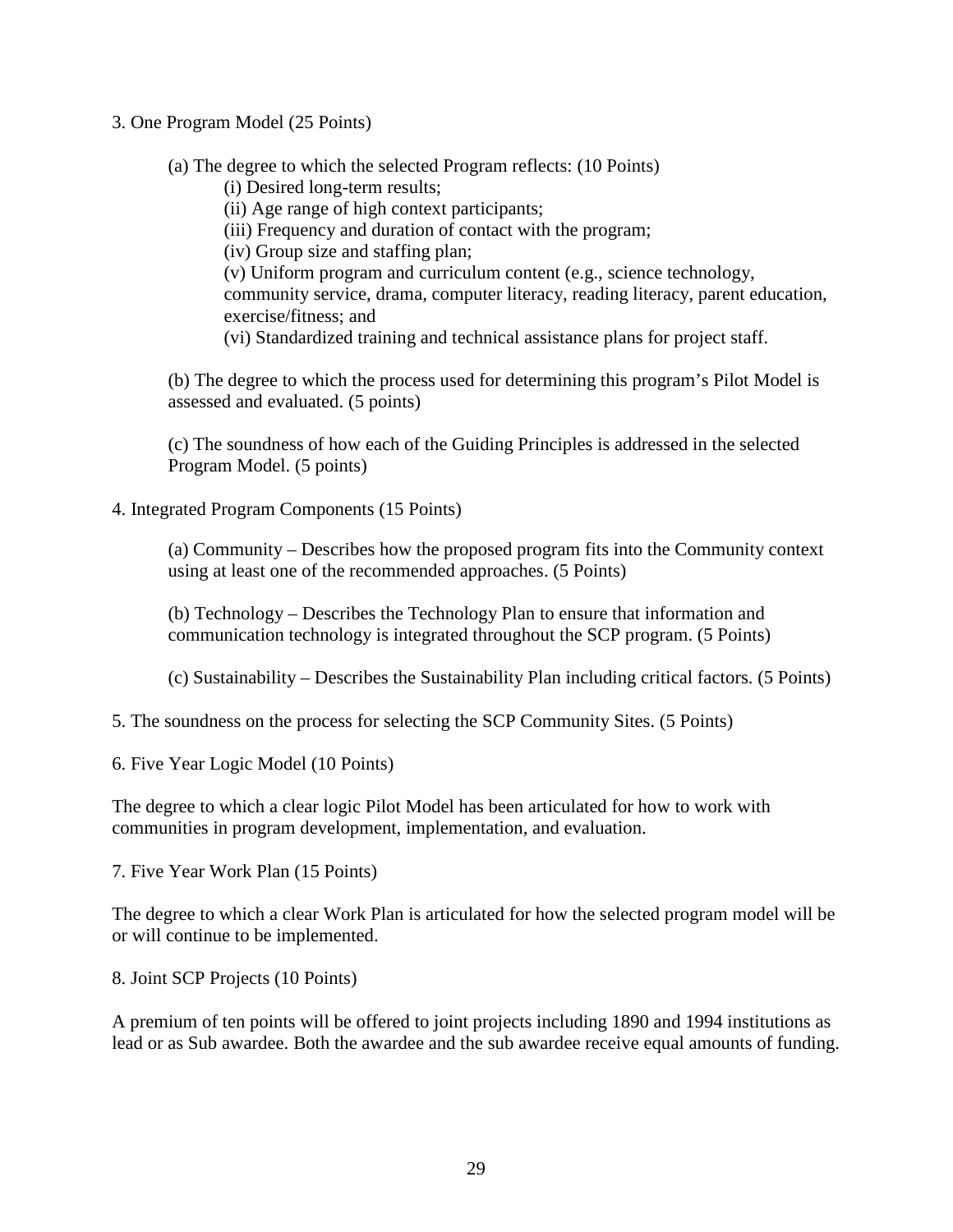9. SCP Projects including Hispanic Serving Institutions (HSI) (5 Points)

A premium of five points will be offered to HSIs as a Sub awardee. See: [https://www.hacu.net/assnfe/CompanyDirectory.asp?STYLE=2&COMPANY\\_TYPE=1%2C5.](https://www.hacu.net/assnfe/CompanyDirectory.asp?STYLE=2&COMPANY_TYPE=1%2C5) Both the awardee and the sub awardee receive equal amounts of funding.

10. Experimental Program to Stimulate Competitive Research (EPSCoR) Program (5 Points) A premium of five points will be offered for projects engaging as a sub awardee EPSCoR States, Land-grant Partners, Territories, and the District of Columbia. [https://nifa.usda.gov/afri-fase-epscor-program.](https://nifa.usda.gov/afri-fase-epscor-program)

# <span id="page-29-0"></span>**C. Conflicts of Interest and Confidentiality**

During the peer evaluation process, we take extreme care to prevent any actual or perceived conflicts of interest that may impact review or evaluation. See [https://www.nifa.usda.gov/business/competitive\\_peer\\_review.html](https://www.nifa.usda.gov/business/competitive_peer_review.html) for further information about conflicts of interest and confidentiality as related to the peer review process.

# <span id="page-29-1"></span>**D. Organizational Management Information**

Specific management information relating to an applicant shall be submitted one-time, with updates on an as-needed basis. This requirement is part of the responsibility determined prior to the award of a grant identified under this RFA, if such information has not been provided previously under this or another NIFA program. We will provide you copy of forms recommended for use in fulfilling these requirements as part of the pre-award process. Although an applicant may be eligible based on its status, as one of these entities, there are factors that may exclude an applicant from receiving federal financial and nonfinancial assistance and benefits under this program (e.g., debarment or suspension of an individual involved or a determination that an applicant is not responsible based on submitted organizational management information).

# <span id="page-29-2"></span>**E. Application Disposition**

An application may be withdrawn at any time before a final funding decision is made regarding the application. Each application that is not selected for funding, including those that are withdrawn, will be retained by CYFAR for a period of three years.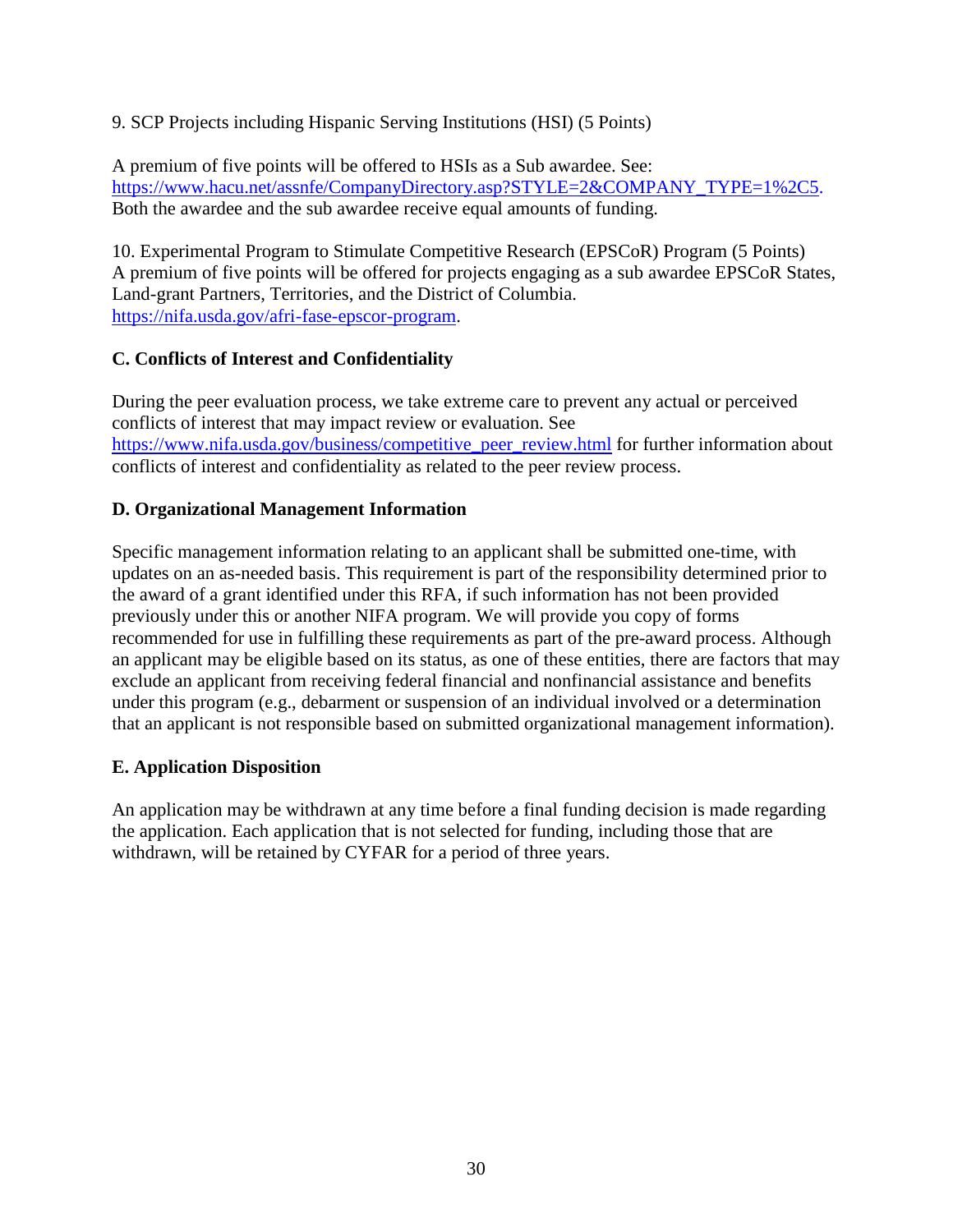# <span id="page-30-0"></span>**PART VI—AWARD ADMINISTRATION**

#### <span id="page-30-1"></span>**A. General**

Within the limit of funds available for such purpose, the NIFA awarding official shall make grants to those responsible, eligible applicants whose applications are judged most meritorious under the procedures set forth in this RFA. The date specified by the NIFA awarding official as the effective date of the grant shall be no later than September 30 of the federal fiscal year in which the project is approved for support and funds are appropriated for such purpose, unless otherwise permitted by law. The project need not be initiated on the grant effective date, but as soon thereafter as practical so that project goals may be attained within the funded project period. All funds granted by NIFA under this RFA may be used only for the purpose for which they are granted in accordance with the approved application and budget, regulations, terms and conditions of the award, applicable federal cost principles, USDA assistance regulations, and NIFA General Awards Administration Provisions at 7 CFR part 3430, subparts A through E.

#### <span id="page-30-2"></span>**B. Award Notice**

The award document will provide pertinent instructions and information including, at a minimum, the information described in [2 CFR 200.210.](http://www.ecfr.gov/cgi-bin/text-idx?SID=70b44cfc44976f4a7742464f7cfbb37e&mc=true&node=se2.1.200_1210&rgn=div8)

See [https://www.nifa.usda.gov/business/awards/awardterms.html](http://www.nifa.usda.gov/business/awards/awardterms.html) to view current NIFA award terms and conditions.

#### <span id="page-30-3"></span>**C. Administrative and National Policy Requirements**

Several federal statutes and regulations apply to grant applications considered for review and to project grants awarded under this program. These may include, but are not limited to, the ones listed on the NIFA web page – [https://nifa.usda.gov/federal-regulations.](https://nifa.usda.gov/federal-regulations)

NIFA Federal Assistance Policy Guide**—**a compendium of basic NIFA policies and procedures that apply to all NIFA awards, unless there are statutory, regulatory, or award-specific requirements to the contrary—is available at [https://nifa.usda.gov/policy-guide.](https://nifa.usda.gov/policy-guide)

# <span id="page-30-4"></span>**D. Expected Program Outputs and Reporting Requirements**

The output and reporting requirements are included in the award terms and conditions (see <https://www.nifa.usda.gov/business/awards/awardterms.html> for information about NIFA award terms). If there are any programs or award-specific award terms, they will be identified in the award.

Successful applicants are expected to comply with the required site evaluations submission and should utilize the Interactive CYFAR Common Measures Survey Builder [\(https://cyfar.org/\)](https://cyfar.org/) to develop their evaluation assessment. Successful projects will participate in Return on Investment Assessments.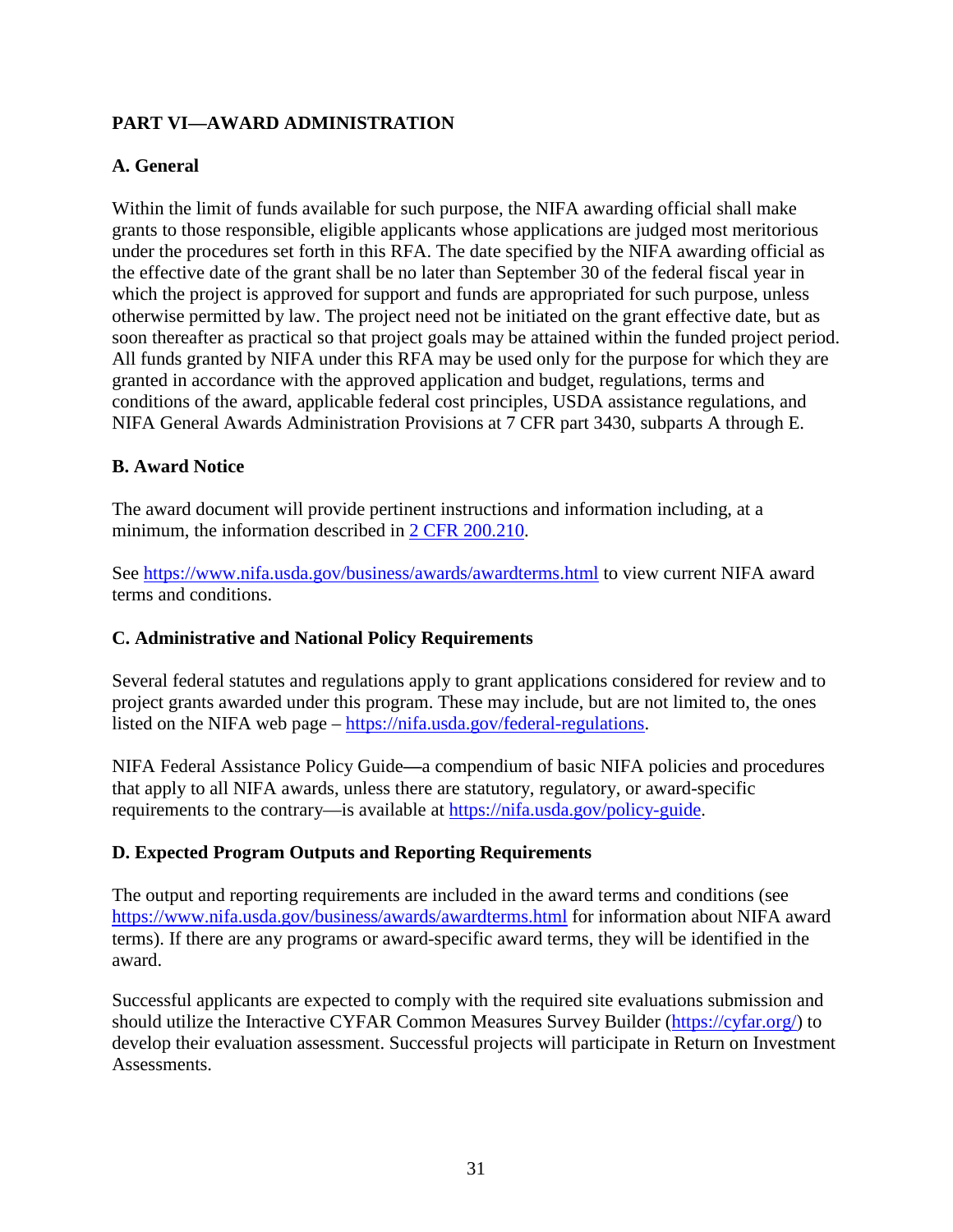CYFAR projects will also be required to submit a year-end report to NIFA's electronic, Webbased inventory system that facilitates both grantee submissions of project outcomes and public access to information on Federally-funded projects. The details of these reporting requirements are included in the award terms and conditions. Successful applicants are expected to comply with the required site evaluations submission and should utilize the Interactive CYFAR Common Measures Survey Builder (**[https://cyfar.org](https://cyfar.org/)**) to develop their evaluation assessment.

CYFAR projects are required to submit program site evaluation data to **[https://cyfar.org](https://cyfar.org/)** for CYFAR Program outcome and evaluation. In accordance with OMB Control Number 0524- 0043, collection of the required information has been approved.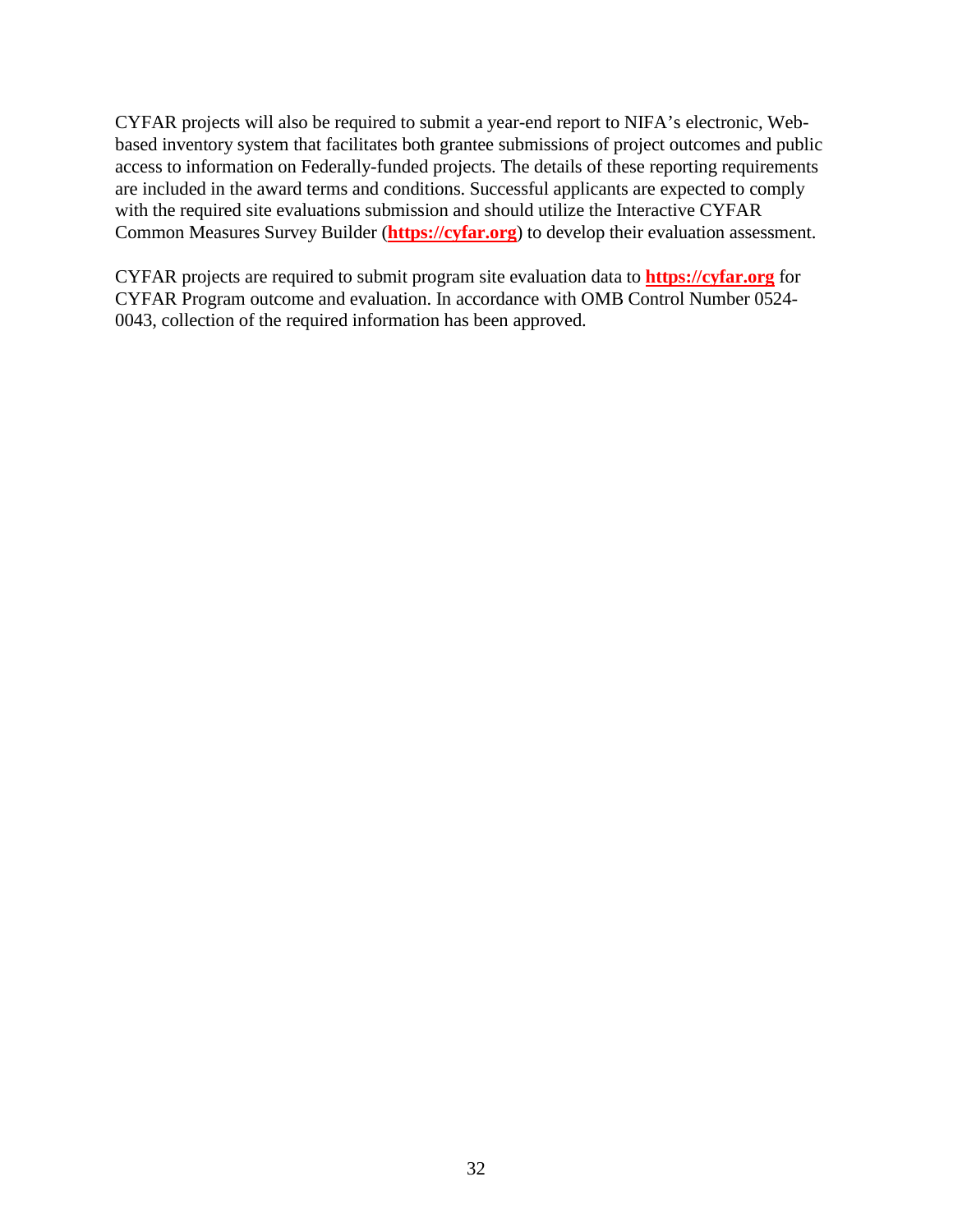# <span id="page-32-0"></span>**PART VII—AGENCY CONTACTS**

Applicants and other interested parties are encouraged to contact:

#### **Programmatic Contact –**

Bonita Williams, Ph.D.; National Program Leader; Division of Youth and 4-H; Institute of Youth, Family and Community; National Institute of Food and Agriculture; U.S. Department of Agriculture; 800 9<sup>th</sup> Street, Room 4423, SW Washington, DC 20024; phone number: (202) 720-3566; fax number: (202) 720-9366; email: [bwilliams@nifa.usda.gov](mailto:bwilliams@nifa.usda.gov)

#### Or

Sylvia Montgomery; Program Specialist; Division of Family and Consumer Sciences; Institute of Youth, Family and Community; National Institute of Food and Agriculture; U.S. Department of Agriculture; 800 9<sup>th</sup> Street, Room 4320, SW Washington, DC 20024; phone number: (202) 720-8855; fax number: (202) 720-9366; email: [smontgomery@nifa.usda.gov](mailto:smontgomery@nifa.usda.gov)

#### **Administrative/Business Contact –**

Sondra Watkins; Team Leader, Team II; Awards Management Division; National Institute of Food and Agriculture; U.S. Department of Agriculture; 800 9<sup>th</sup> Street, Room 2170, SW Washington, DC 20024; phone number: (202) 401-4249; fax number: (202) 401-3237; email: [swatkins@nifa.usda.gov](mailto:swatkins@nifa.usda.gov)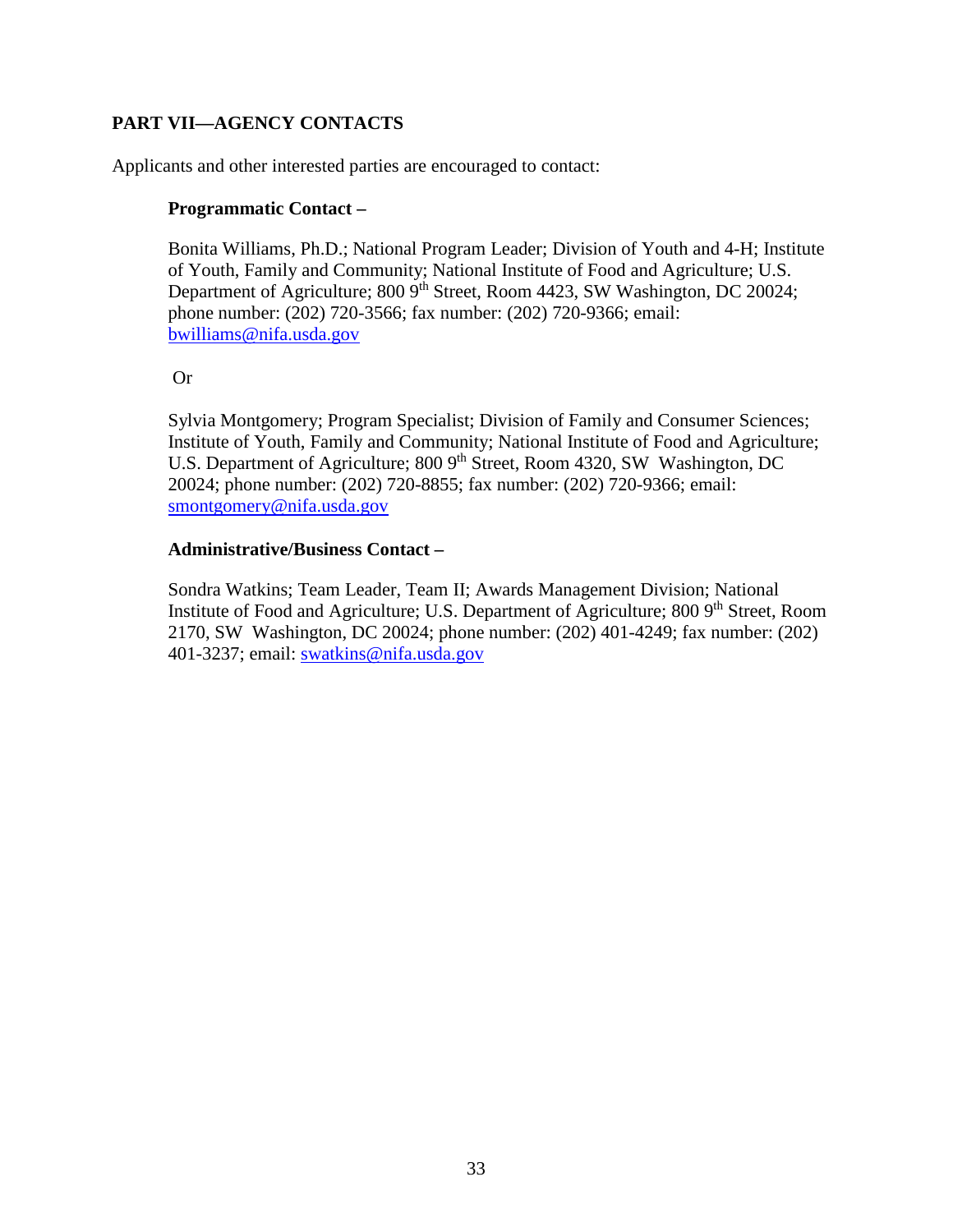# <span id="page-33-0"></span>**PART VIII—OTHER INFORMATION**

#### <span id="page-33-1"></span>**A. Use of Funds; Changes**

#### **1. Delegation of Fiscal Responsibility**

Unless the terms and conditions of the award state otherwise, awardees may not in whole or in part delegate or transfer to another person, institution, or organization the responsibility for use or expenditure of award funds.

#### **2. Changes in Budget or Project Plans**

In accordance with [2 CFR 200.308,](http://www.ecfr.gov/cgi-bin/text-idx?SID=3af89506559b05297e7d0334cb283e24&mc=true&node=se2.1.200_1308&rgn=div8) awardees must request prior approval from NIFA for the following program or budget-related reasons:

(i) Change in the scope or the objective of the project or program (even if there is no associated budget revision requiring prior written approval).

(ii) Change in a key person specified in the application or the federal award.

(iii) The disengagement from the project for more than three months, or a 25 percent reduction in time devoted to the project, by the approved project director or principal investigator.

(iv) The inclusion, unless waived by the federal awarding agency, of costs that require prior approval in accordance with 2 CFR 200 Subpart E—Cost Principles of this part or 45 CFR Part 75 Appendix IX, "Principles for Determining Costs Applicable to Research and Development under Awards and Contracts with Hospitals," or 48 CFR Part 31, "Contract Cost Principles and Procedures," as applicable.

(v) The transfer of funds budgeted for participant support costs as defined in §200.75 Participant support costs to other categories of expense.

(vi) Unless described in the application and funded in the approved federal awards, the sub awarding, transferring or contracting out of any work under a federal award, including fixed amount sub awards as described in §200.332 Fixed amount sub awards. This provision does not apply to the acquisition of supplies, material, equipment, or general support services.

(vii) Changes in the approved cost sharing or matching provided by the non-federal entity.

(viii) The need arises for additional federal funds to complete the project.

The awardee will be subject to the terms and conditions identified in the award. See <https://www.nifa.usda.gov/business/awards/awardterms.html> for information about NIFA award terms.